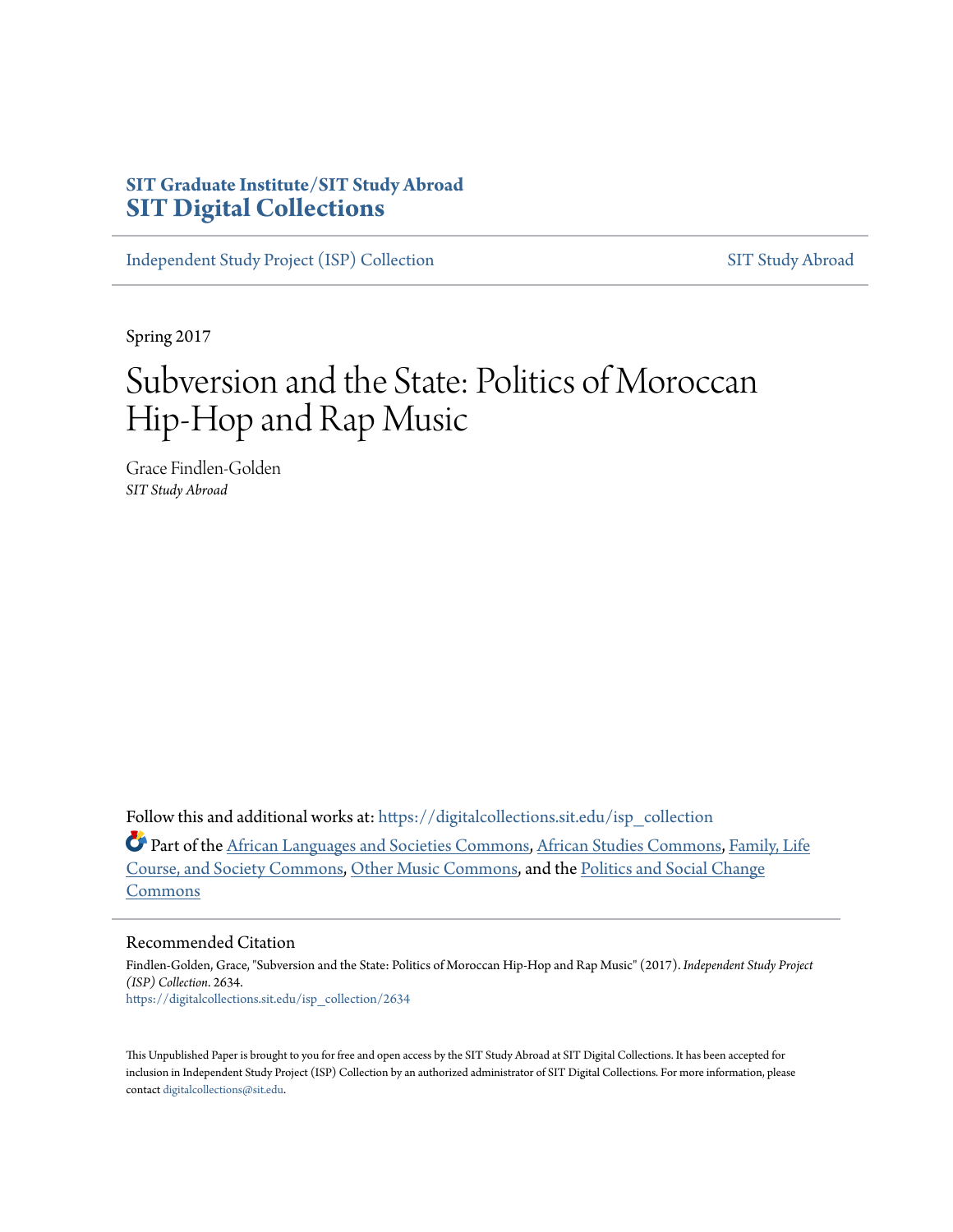# Subversion and the State: Politics of Moroccan Hip-Hop and Rap Music

Findlen-Golden, Grace

Academic Director: Belghazi, Taieb Academic Adviser: El Maarouf, Moulay Driss

> Vassar College Sociology

Africa, Morocco, Rabat

Submitted in partial fulfillment of the requirement for Morocco: Multiculturalism and Human Rights, SIT Abroad, Spring 2017.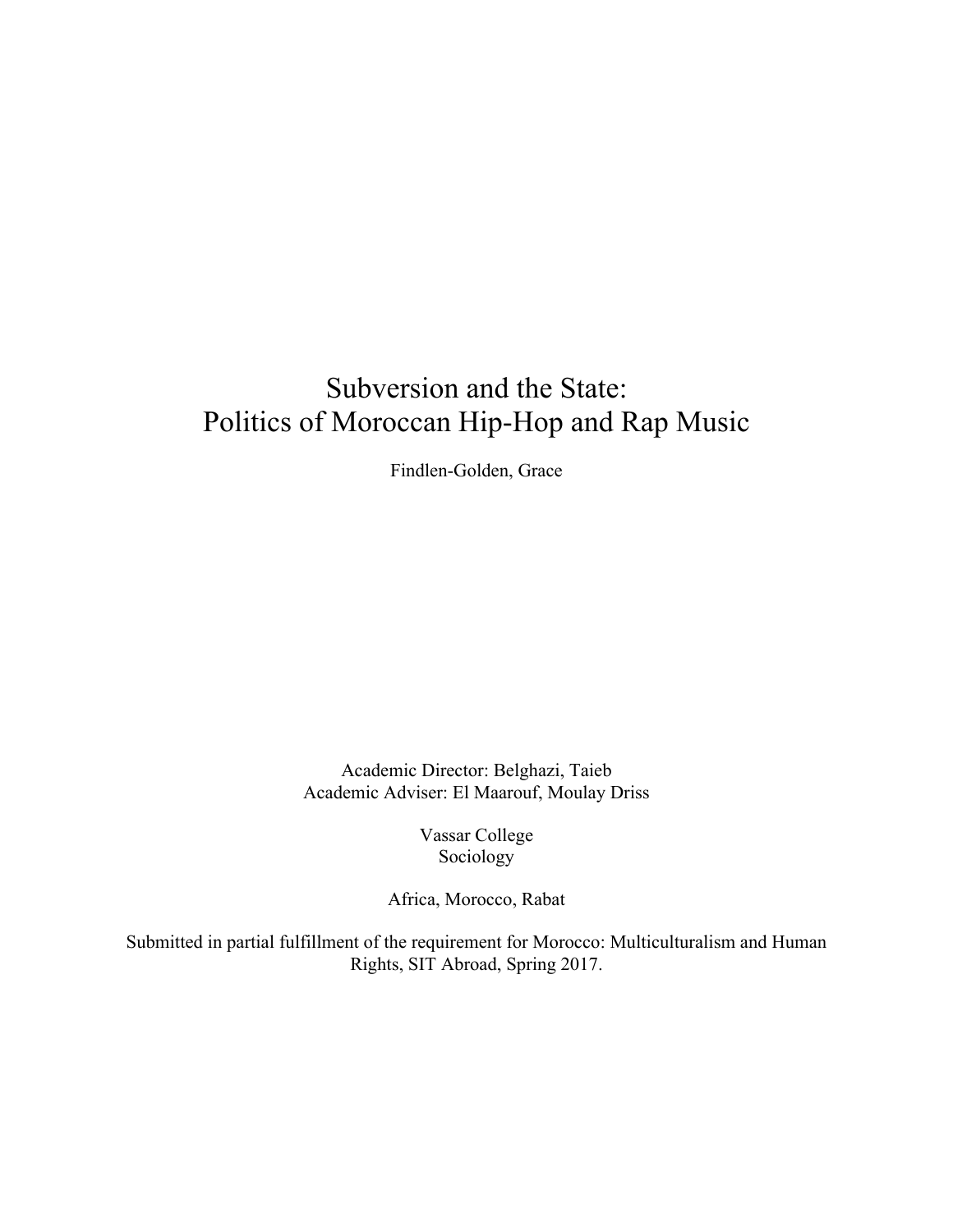## **Abstract**

This paper examines the political significance of recent developments within the Moroccan hiphop scene in the period following the "Arab Spring." Since its emergence in the 1980s, Moroccan hip-hop has been used as a medium through which artists have been able to comment on social and political issues. During the past two decades with Morocco under the rule of King Mohammed VI, the content and implications of this art have undergone a transformation, particularly with regard to political commentary and artists' relationship to the state. This research explores the evolution of hip-hop and rap music in Morocco over that time period, especially analyzing its political implications in the age following the February  $20<sup>th</sup>$  movement. This study reveals an increasing trend of movement away from explicitly political music, as determined through integration of existing scholarship and semi-structured interviews conducted with seven individuals intimately involved in the hip-hop and musical scenes in Rabat and Casablanca. I argue that this tendency is representative not of decreasing artistic political involvement but rather of a reincarnation of dissent in a unique sociopolitical climate.

Key Terms: Sociology, Music, Dissent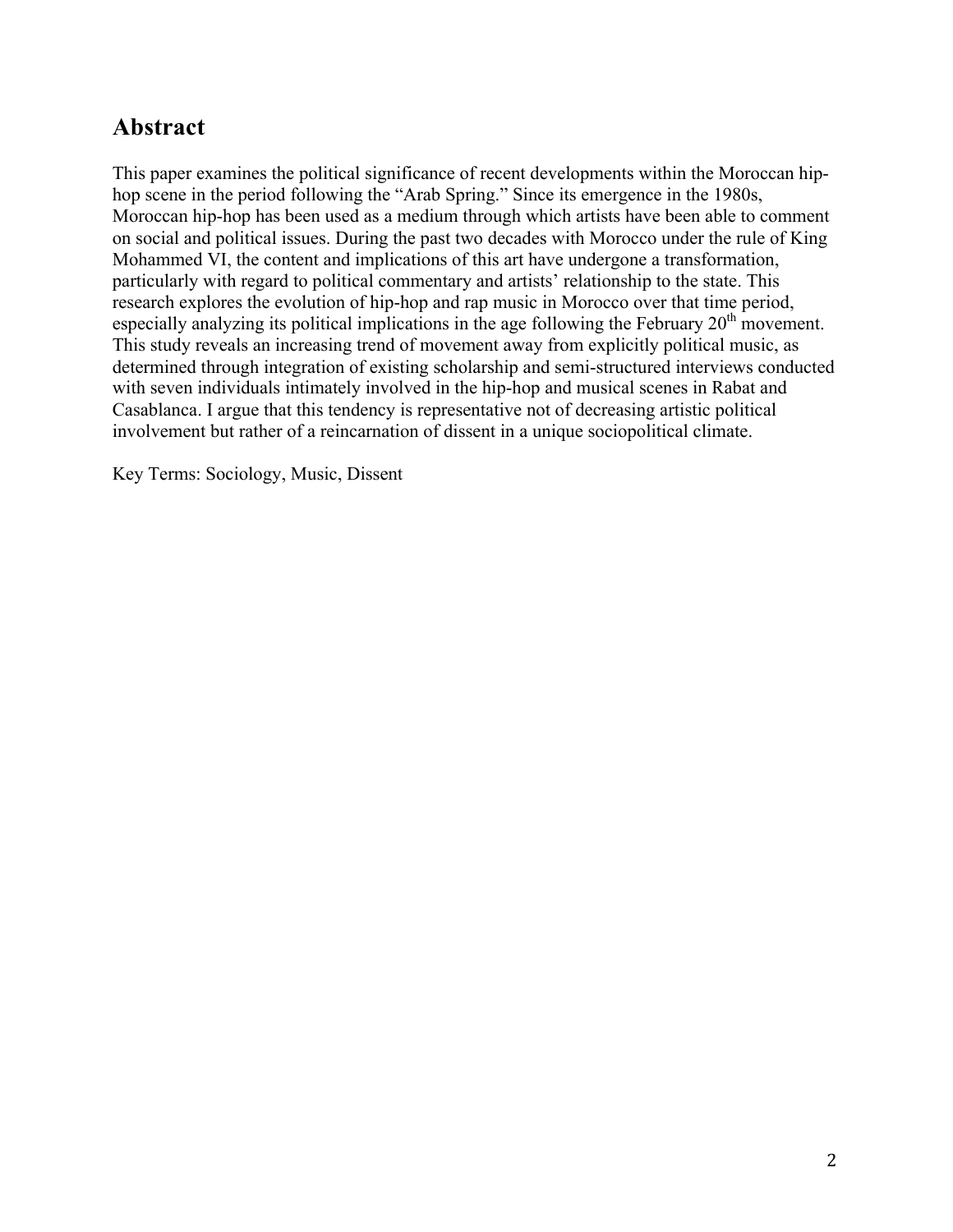## **Acknowledgements**

I would like to thank, first and foremost, my adviser, Dr. Moulay Driss El Maarouf. I am immensely grateful for the great time and energy you invested in connecting me with both new ideas and new people in addition to your wisdom throughout my research. Thank you so much for your brilliant guidance in this process.

I would also like to thank the Center for Cross Cultural Learning (CCCL) and School for International Training (SIT) staff for supporting the Multiculturalism and Human Rights program and this research. Especially, I want to recognize our academic director, Dr. Taieb Belghazi, for teaching, advising, and encouraging all of us in our research and beyond during our time in Morocco. All I have learned from you will certainly stay with me beyond this semester. Also many thanks to Nawal Chaib for being the "prime mover of things" and doing everything from tending to each of our tiniest needs to making numerous amazing and meaningful experiences over the course of this semester possible.

I want to thank my fantastic research participants, without whom this research would not have been possible. Thank you so much for your time and your thoughts. I learned so much from speaking with each of you, and I am so thankful for your perspectives.

Finally, I am so grateful for Khaoula. Thank you so much for your ideas and openness, crucial translation help, and most of all for your amazing and meaningful friendship.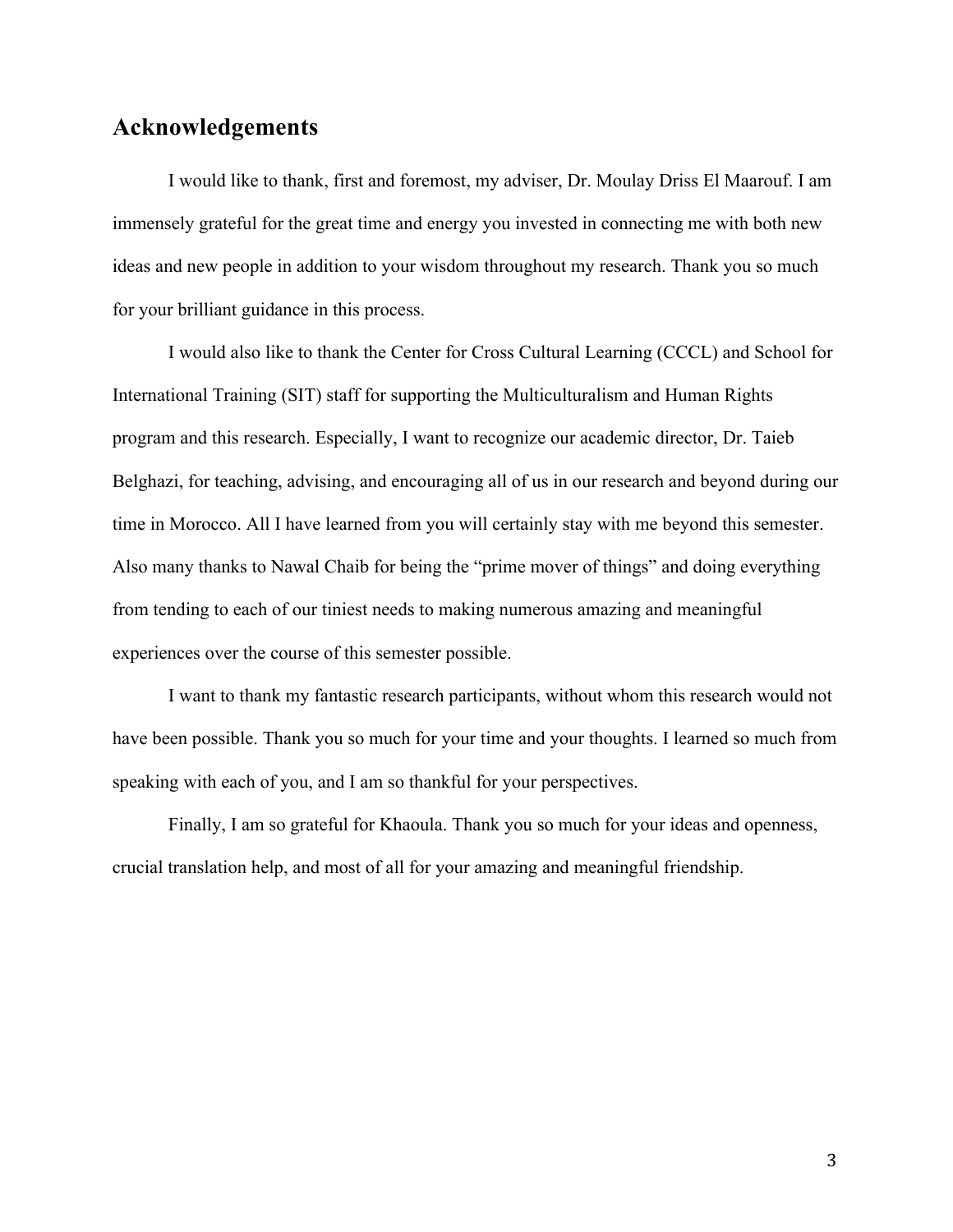# **Table of Contents**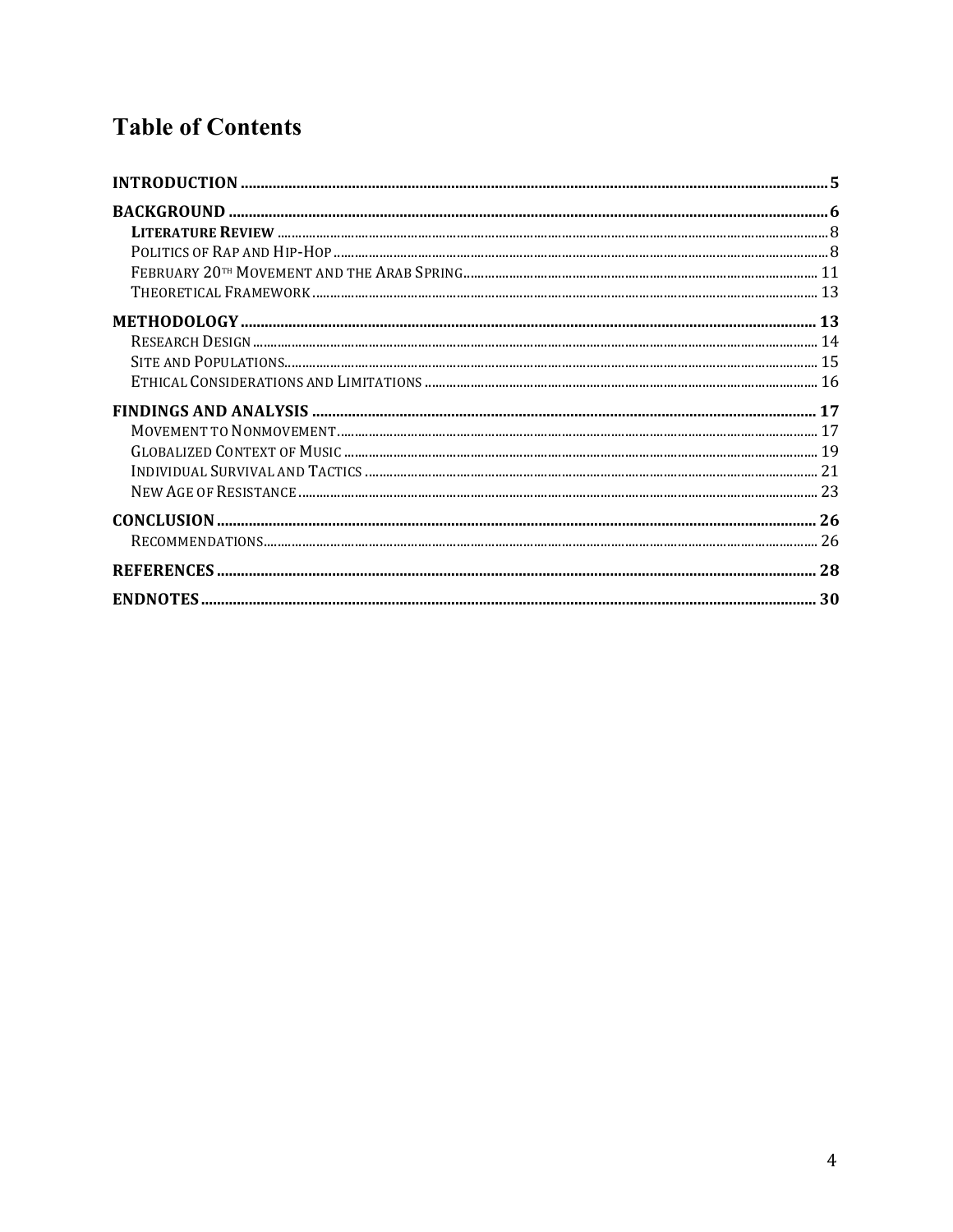## **Introduction**

Since its emergence in the 1980s, Moroccan hip-hop and rap music has transformed in content, aesthetics, medium, and beyond. However, from the beginning, inextricably linked with this music and its creators have been the nation's sociopolitical climate and, accordingly, the state's interaction with this scene. A genre historically associated with social commentary and often outspokenness, hip-hop music and the community it generated in Morocco have previously assumed an inherently political position of engaging in discourse about and with the government. In its beginnings, this often took the form of explicit dissent. The coming to power of King Mohammed VI as well as social, cultural, and political changes in Morocco, however, have contributed to an adaption and complication of this community's relationship with politics and the state (Boum, 2013).

Due to the rapidly changing nature of this field and community in addition to its subsequent role in relation to the government, I wanted to investigate how that manifests currently, in the country's and the moment's unique political atmosphere. Hence, the purpose of this study is to gain an understanding of the present significance of political, alternative/hip-hop, and youth music in sociopolitical resistance and subversion in Morocco. To achieve this, this research will attempt to answer the questions: What political spaces do alternative music, hiphop music, and the artists who create them occupy in Morocco? How do hip-hop artists and music interact with the state, and vice versa? What are the implications of this interplay?

This paper will examine the ways in which hip-hop's political significance has developed, within a historical framework, and will specifically place the contemporary in the context of the Arab Spring<sup>i</sup> and the period of time following the Moroccan February  $20^{th}$ Movement in 2011. I will first provide historical background regarding the emergence and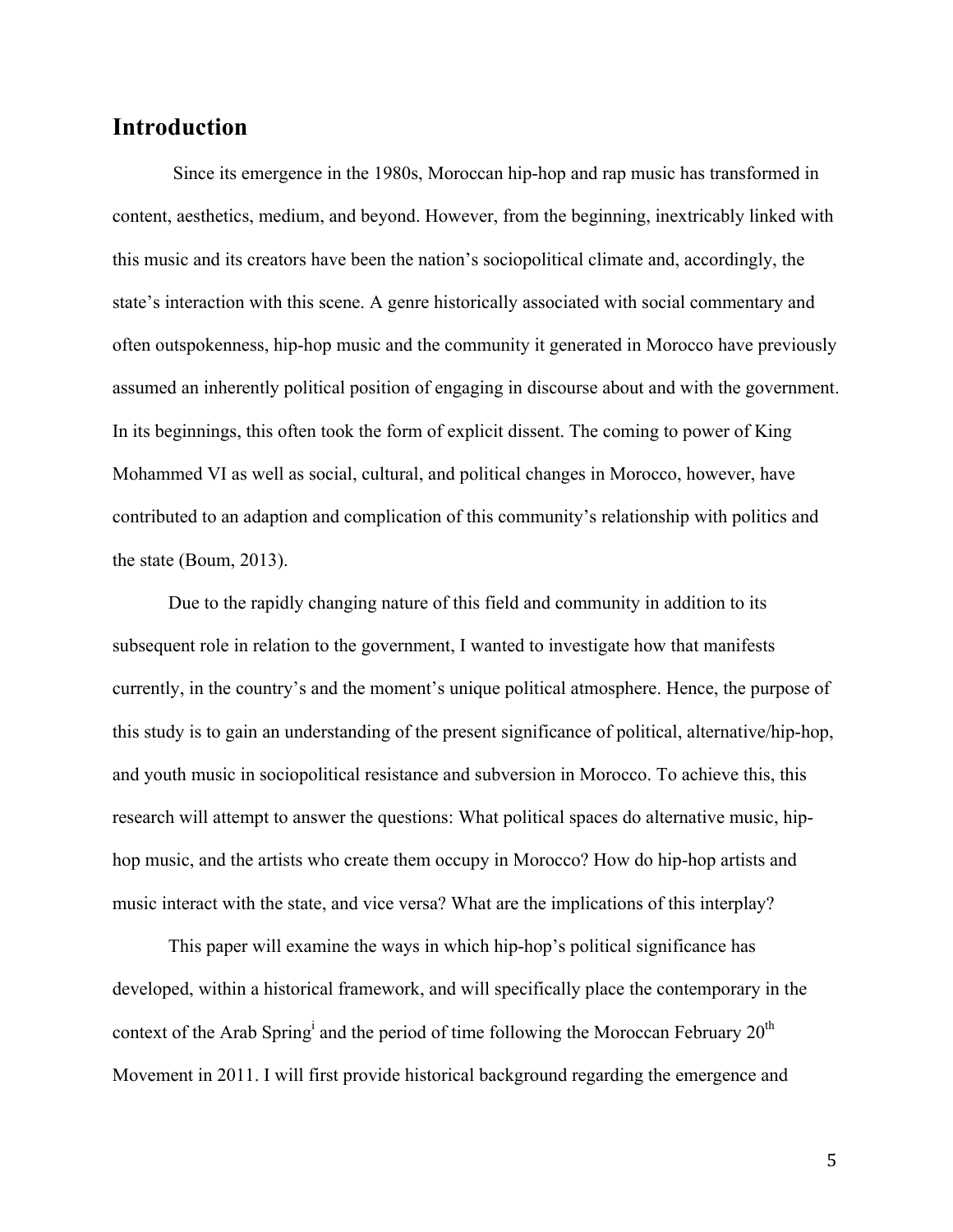evolution of hip-hop in Morocco as well as its relationship to concurrent political events and developments. I will then discuss existing literature and scholarship available analyzing these entities and explain the relevancy of this research. Through Asef Bayat's concept of "social nonmovements," in *Life as Politics,* I will introduce the framework through which recent trends in Moroccan hip-hop, departing from explicit political commentary and action, can be evaluated as a distinctive form of organizing and statement-making. I will then provide an explanation of the methods used to evaluate the implications of hip-hop music's recent interactions with the state within the limited scope of this research. Following this, I will report the results gathered from my research and discuss what those outcomes may reveal about the significance of hip-hop within the current political environment. In my conclusion, I will summarize the findings from my research and provide recommendations for future study.

## **Background**

First publicly surfacing in the early 1990s, Moroccan hip-hop and rap music had formerly been developing as an underground movement, consisting primarily of agitated young people. Stylistically and culturally reflecting the musical inventions of African American communities in the United States, the manifestation of this genre in Morocco has been catalyzed and greatly influenced by migration and globalization—particularly through media-sharing with family and friends abroad from its start through the present (Salois, 2014). Additionally, however, many Moroccan hip-hop artists track the lineage of political music, and thus hip-hop, to a Moroccan group called Nas El Ghiwane, who began documenting and exposing oppression under the rule of King Hassan II (Salime, 2011).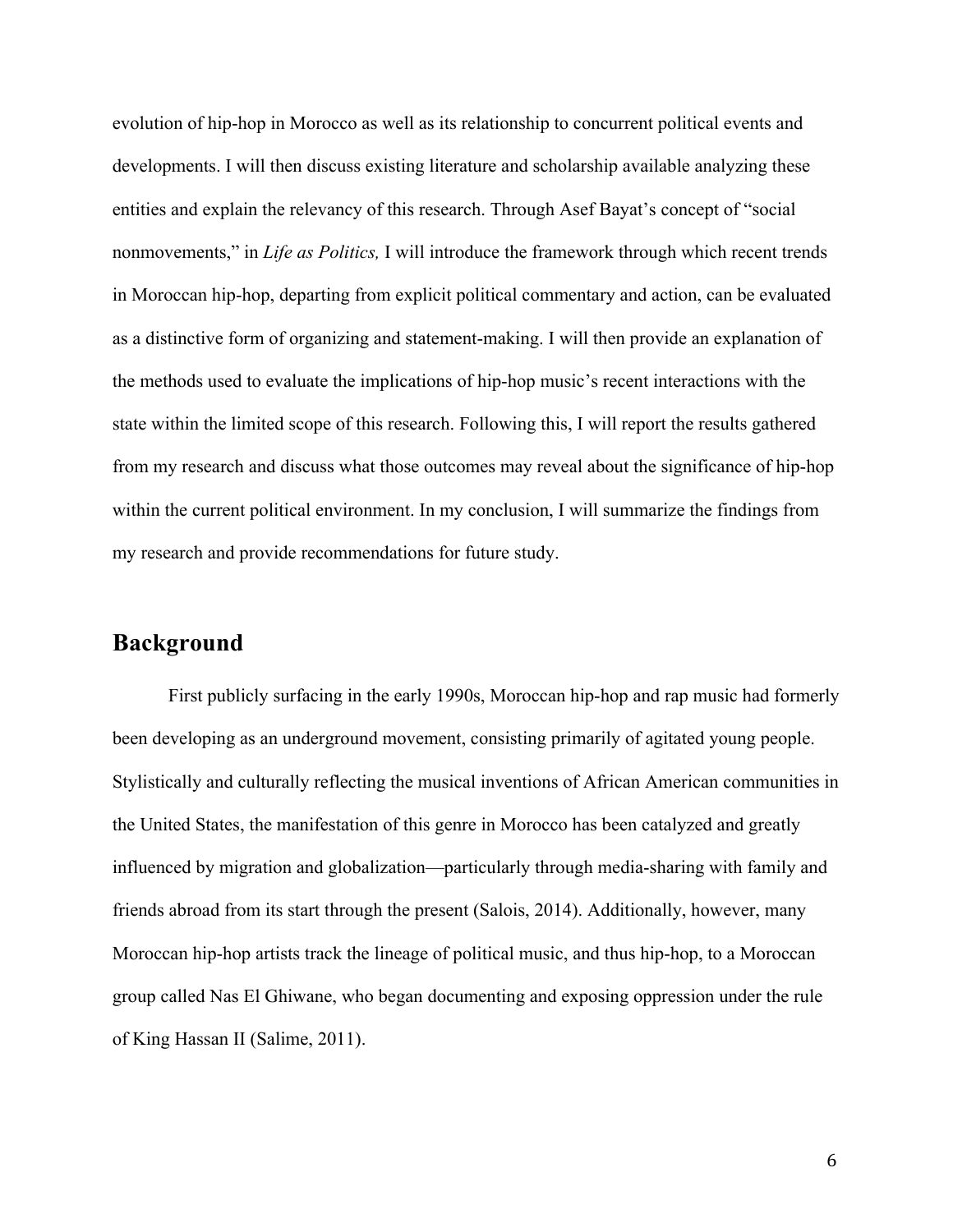The institution of King Mohammed VI as the monarch of Morocco in 1998 brought about symbolic sociopolitical change for the nation and spurred a musical revolution. Contrary to the actions of his father, the current monarch accepted the existence of an emergent contemporary musical scene and facilitated it becoming more public, as it had previously been almost exclusively underground. As an act of distancing himself from the preceding era, the new "king of the youth" encouraged the creation of private radio stations for young people and their music and "somewhat liberalized the political sphere" (Mekouar, 2010). Tackling issues previously deemed taboo—such as corruption, social inequality, and sexuality—young artists had more freedom to express their thoughts and frustrations.

This movement, already in motion and with state recognition, was deemed "Nayda," meaning "up" or "awakening" in Darija (Moroccan Arabic) in the early 2000s by Moroccan francophone press and compared to the Spanish *Movida* movement<sup>ii</sup> (Mekour, 2010). This movement was illustrative of the struggle of youth for change and increased openness regarding these sentiments. During this period, the monarchy also sponsored the introduction of grand music festivals. While these festivals—such as the Mawazine festival in Rabat<sup>iii</sup>—sent a message of amplified freedom and openness of expression musically, the state still maintained ultimate control over its content through sponsorship.

This period of gradual social change in conjunction with the passionate political involvement of youth—through art and activism—laid the ground for the protests and political movement surrounding the  $20<sup>th</sup>$  of February and the "Moroccan Spring," a component of the uprisings constituting the region's "Arab Spring" during that time. The result of the Moroccan uprising, as opposed to those of other participating nations, was not the falling of the government. Rather, King Mohammed VI announced the drafting of a new constitution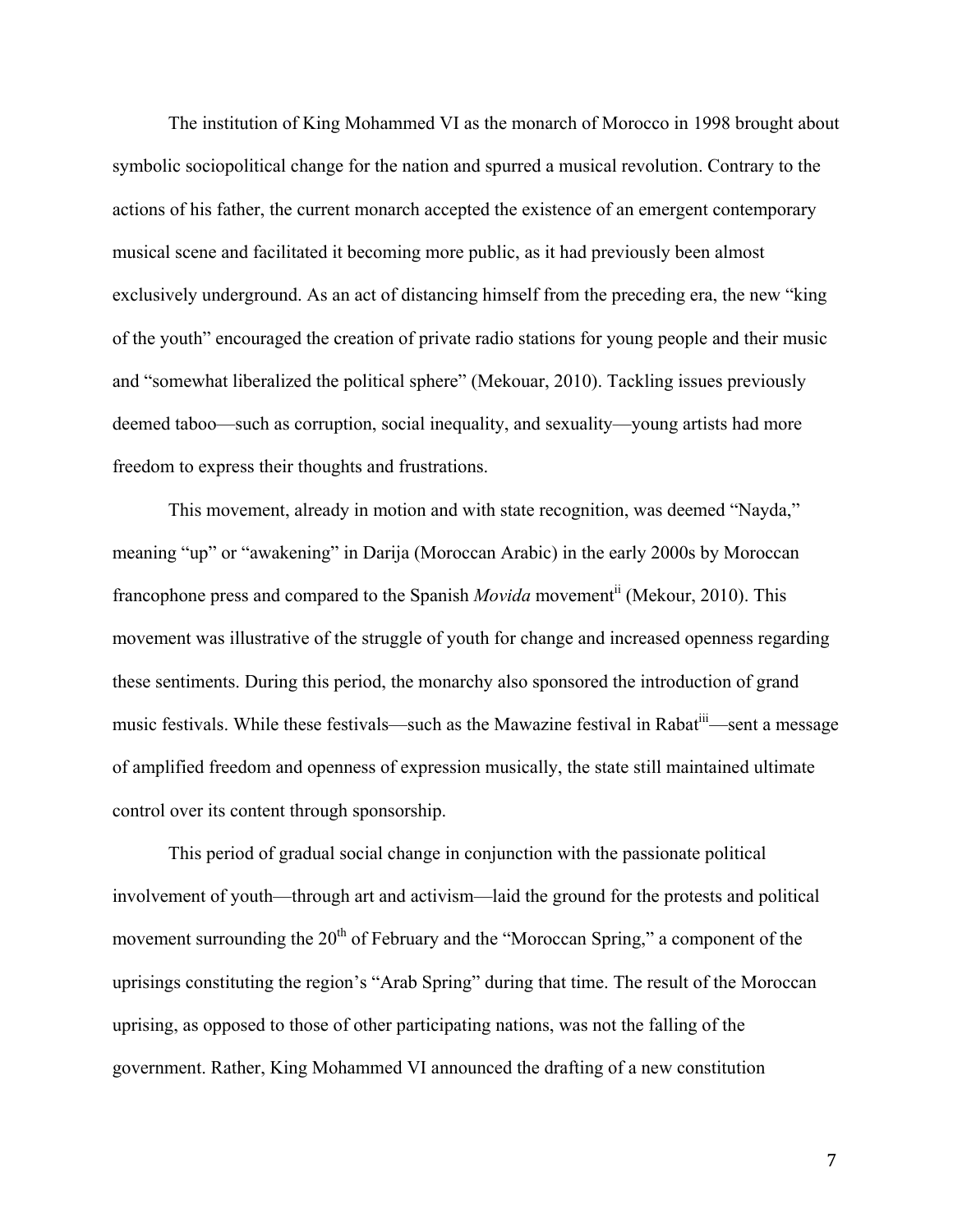increasing powers for parliament while remaining a significant political figure and actor (Hashas, 2013). This historical context contributes to and explains the current political climate of post-February 20<sup>th</sup> or post-Arab Spring, and thus provides context of the sociopolitical environment in which hip-hop music has existed in recent years and leading up to the present.

## **Literature Review**

#### *Politics of Rap and Hip-Hop*

Existent literature and scholarship regarding the political role of rap and hip-hop music in Morocco over the past two decades explore the relationship between artists and the state as well as the art form's role in the 2011 revolution. I will provide an overview of these perspectives as well as background of the Moroccan uprisings in the Arab Spring, specifically, and analysis of hip-hop's significance in this context.

Hip-hop artists hold a variety of levels and natures of relationships with the state, the monarchy, and the *Makhzen,* a term alluding to the state's "central authority" and its elite rulers (Almeida, 2016, p. 187). Cristina Moreno-Almeida, for example, writes about patriotic rap in which artists perpetuate the messages of the government and ruling elites through a genre of music aimed at youth and social commentary. Largely developing after terrorist attacks on May 16, 2003 in Casablanca, patriotic rap arose as a counter-narrative to international criticisms of Morocco that questioned its ability to be an "exception" in the MENA (Middle East and North Africa) region—a claim the state had made due to the country's moderate Islam and human rights advances. "After the 2003 attacks, rap groups who conveyed a positive image with the country's future in line with the narrative of the Moroccan 'exception' such as Fnaire or H-Kayne were supported by the State" (Almeida, 2016, p. 194). In this piece, Almeida explores the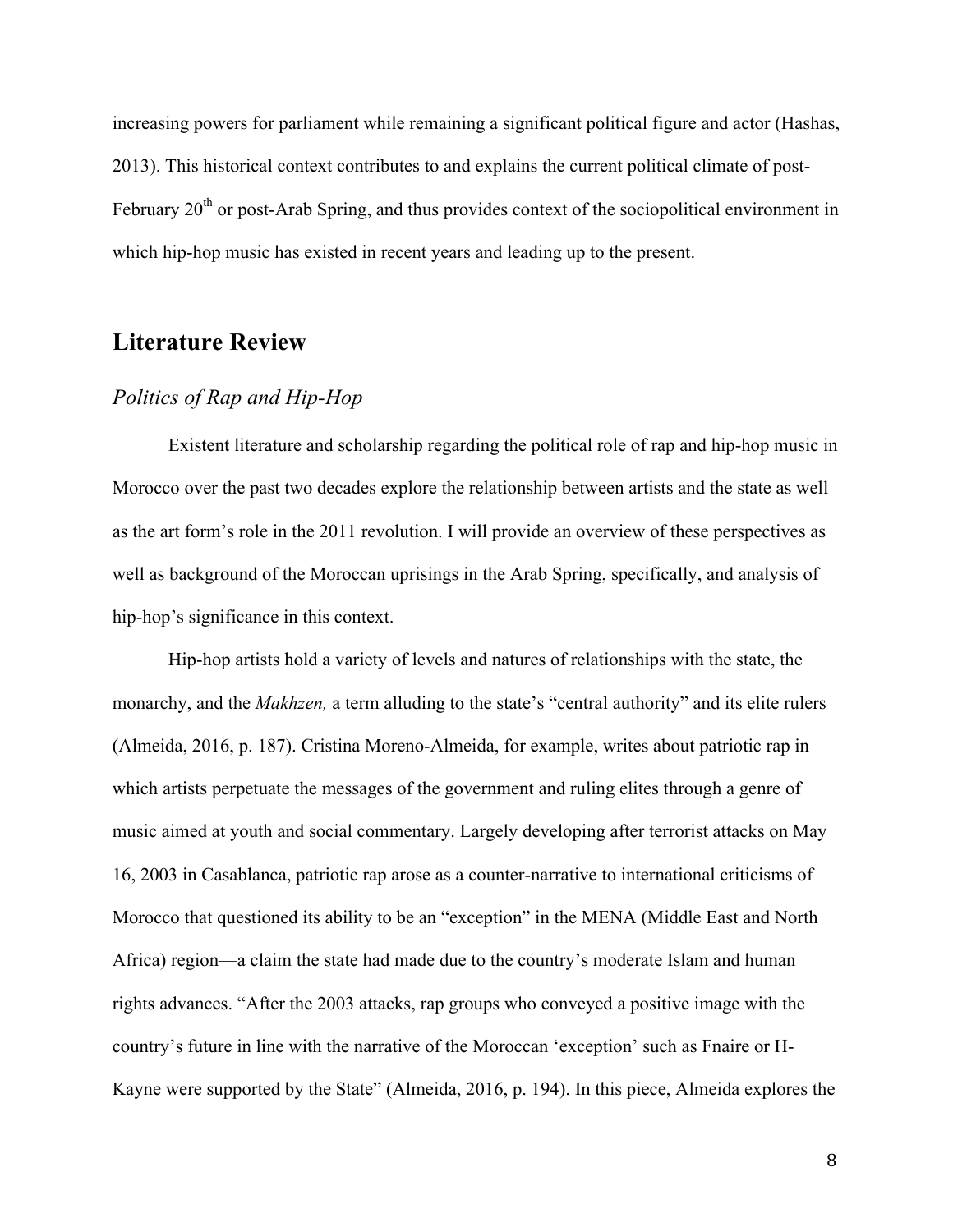way that constructing national unity through rap creates an "other," which I believe is, in part, represented through those who oppose the state and, thus, rappers who openly oppose the state.

Through festivals and state-sponsored events, the government is able to publicize artists who it wishes to support and thus maintain control over which political and social messages are being broadcast. "Many hip-hop artists who have not been given similar attention have argued that the government is in the process of domesticating hip-hop and appropriating its message of resistance…these hip-hop artists claim that their participation is not tantamount to domestication but instead is part of the movement of *Nayda*, which does not only expose corruption but also calls on the youth to be more active citizens" (Boum, 2013, p. 174). The role of the state in this movement has created fragmentation within the scene itself, further complicating the link between political musicians and the government.

Almeida, however, in her analysis of cooption and festivals, complicates this view. She writes, "Festivals may be exploited to favour dominant political forces; however, they respond to very complex dynamics" (Almeida, 2013, p. 324). She claims that artists are not without agency and that they may be able to benefit from the co-option of their art through strategic utilization of the knowledge that it exists. She argues that the binary manner through which "corruption" versus "authenticity" is viewed is a simplistic take on a complex issue and community, and thus the "festivalization of dissent" is not simply a top-down move on the part of the king, but a space in which interaction between the monarch and artists occur.

A significant aspect of the last two decades, particularly in the beginning of King Mohammed VI's ruling, was the friction between alternative musicians and the Makhzen. A few musicians have been arrested for their production of music: first, a heavy metal group known as "Reborn" were arrested in 2003 after being accused of participation in a Satanic cult. This event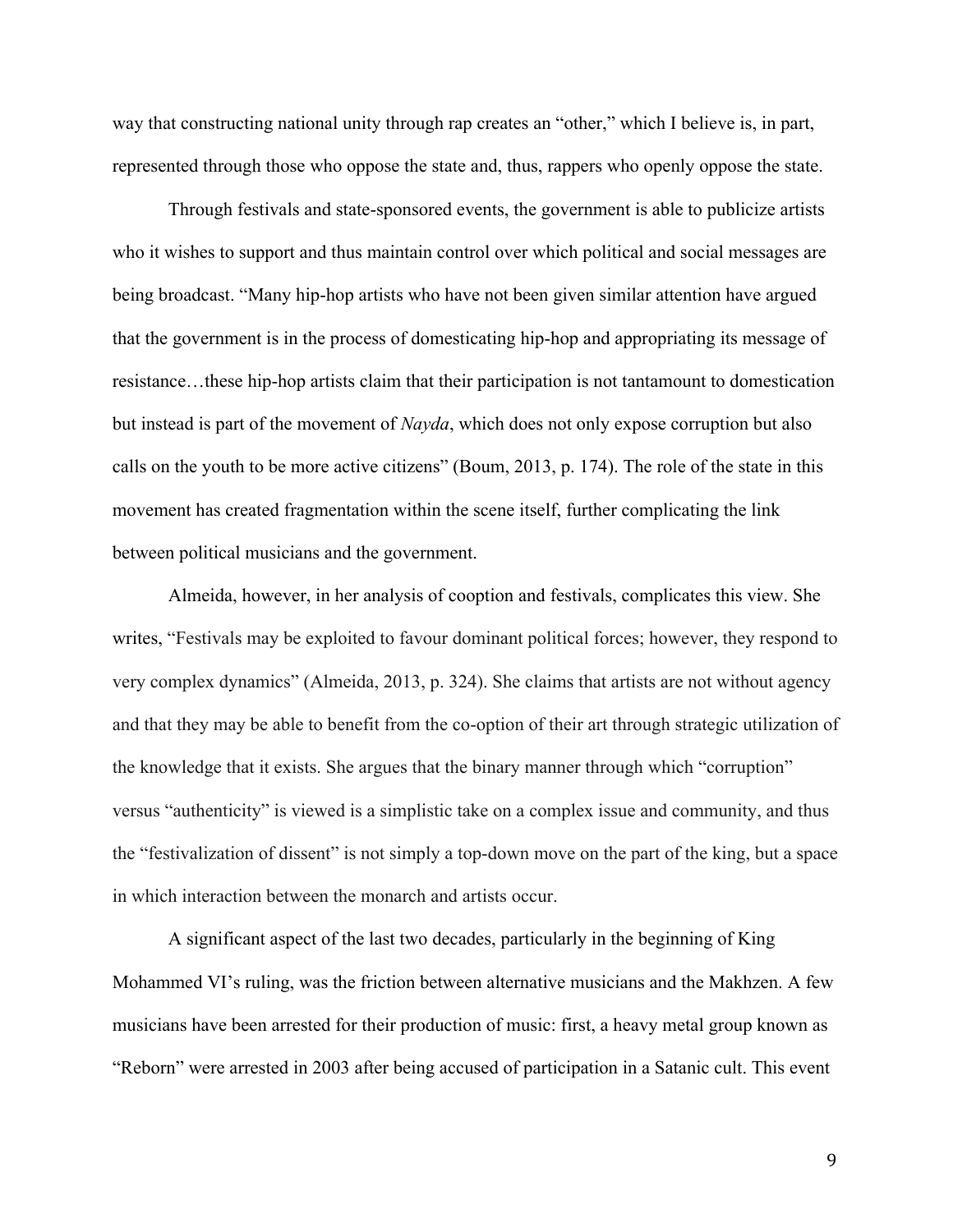spurred action among youth and could be credited with an increasing popularization of *Nayda* (Salime, 2011)*.* Almost a decade later in 2012, rapper El Haqed (L7a9d), meaning "the indignant" in Darija, was arrested for "hurting the image of the police" in his song "Klab Dawla" (Shibata, 2015). Though some political groups are supported by the King and the government and thus given physical and cultural space to express their art through festivals and radio play artists like El Haqed are unable to produce records within the country. These situations, again, point to a multifaceted and dynamic connection between political artists and the state.

At the same time, it is significant to point out the international and largely Western news coverage frenzy that followed El Haqed's arrests. His case was significant and serious, the Association Morocaine Des Droits Humains (Moroccan Association of Human Rights) actively working on his case, but the vast amount of literature and news coverage available from the west, pointing to Morocco as a repressive state without free speech was significant and grossly simplistic.

Mark Levine writes, "The problem that we must explore is to what extent this release mechanism went from having revolutionary power to erase fear, claim public space (especially streets and squares) and set off protests and even uprisings to merely offering a 'festivalisation of dissent,' as Aomar Boum describes it, containing and dissipating (or at least redirecting) anger and calls for social justice to less threatening ends" (2015, p. 1284). The government's allowance of expression by the people is still a form of exerting authority. So, when the state maintains said authority, to what extent are the people still rebelling? The split in opinion between those who adamantly oppose the government in their music and those who are supported by the king, particularly in hip-hop communities, speaks to the evolution of radical Moroccan music over time, which I wanted to explore in my research.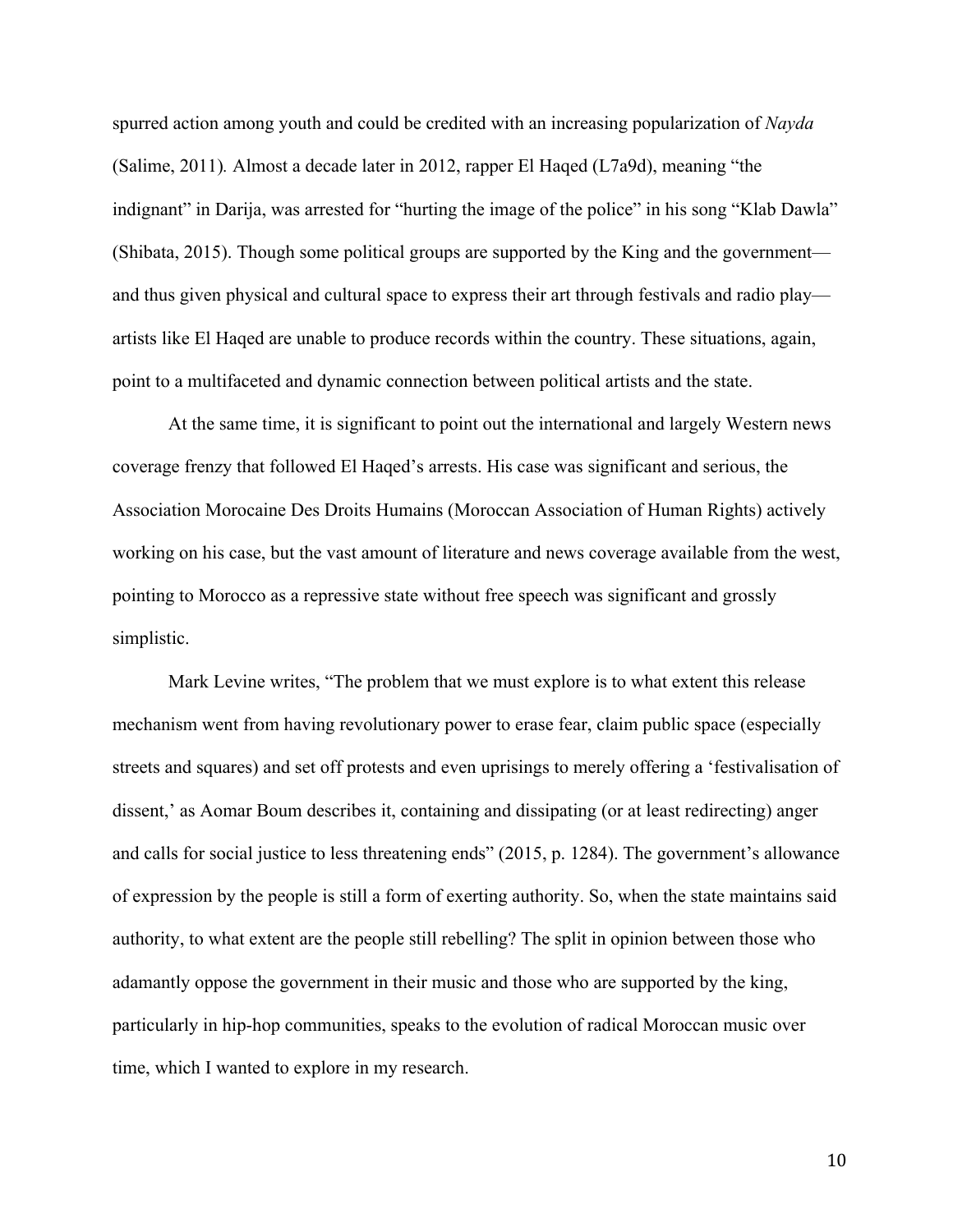## *February 20th Movement and the Arab Spring*

Mohammed Hashas writes about the "Moroccan Spring" and "Moroccan exception" leading up to and during the 2011 protests in the MENA region, discussing the specific factors that lead to constitutional reform—but the maintenance of the government structure—in the nation after the demonstrations. He outlines phases in Moroccan constitutional history, leading up to and following the February  $20<sup>th</sup>$  movement, and discusses the duality of exceptionalism: the positive of reform and the pejorative nature of the monarchy's weakening of the elected government. Additionally, he writes, "Exceptionalism is only a phase in the political life of a changing country; it has yet to face big challenges to consolidate its positive side" (Hashas, 2013, p. 18). This speaks to the uncertain, but certainly changing, political climate in Morocco. The future of hip-hop interaction with politics, therefore, is uncertain as well.

In *'Arab Spring' and Hip Hop 'Cool,'* Almeida speaks to the generalization of popular culture and the strategic understanding of the "Arab Spring" in Morocco. She writes, "The media has taken advantage of this rap's 'coolness' in the context of the MENA Uprisings to depict the image of the revolution of the youth. On many occasions, in its attempt to talk about the youth of the region, it has overlooked the different nuances and contradictions that follow these kinds of discourses" (Almeida, 2014, p. 3). She also states that the media coverage of specific rappers is selective and strategic. Almeida cautions against simplifying and homogenizing rappers and their sociopolitical messages.

Polarized examples of heterogeneity are Don Bigg and El Haqed. During the February 20<sup>th</sup> movement El Haqed released "Baraka Men Skate," meaning "No More Silence," encouraging protest. Lyrics in this song include "أشه الوطن الحربية" meaning "God, the homeland, freedom," a vulgar play on the final line of Morocco's national anthem: "الله الوطن الملك" meaning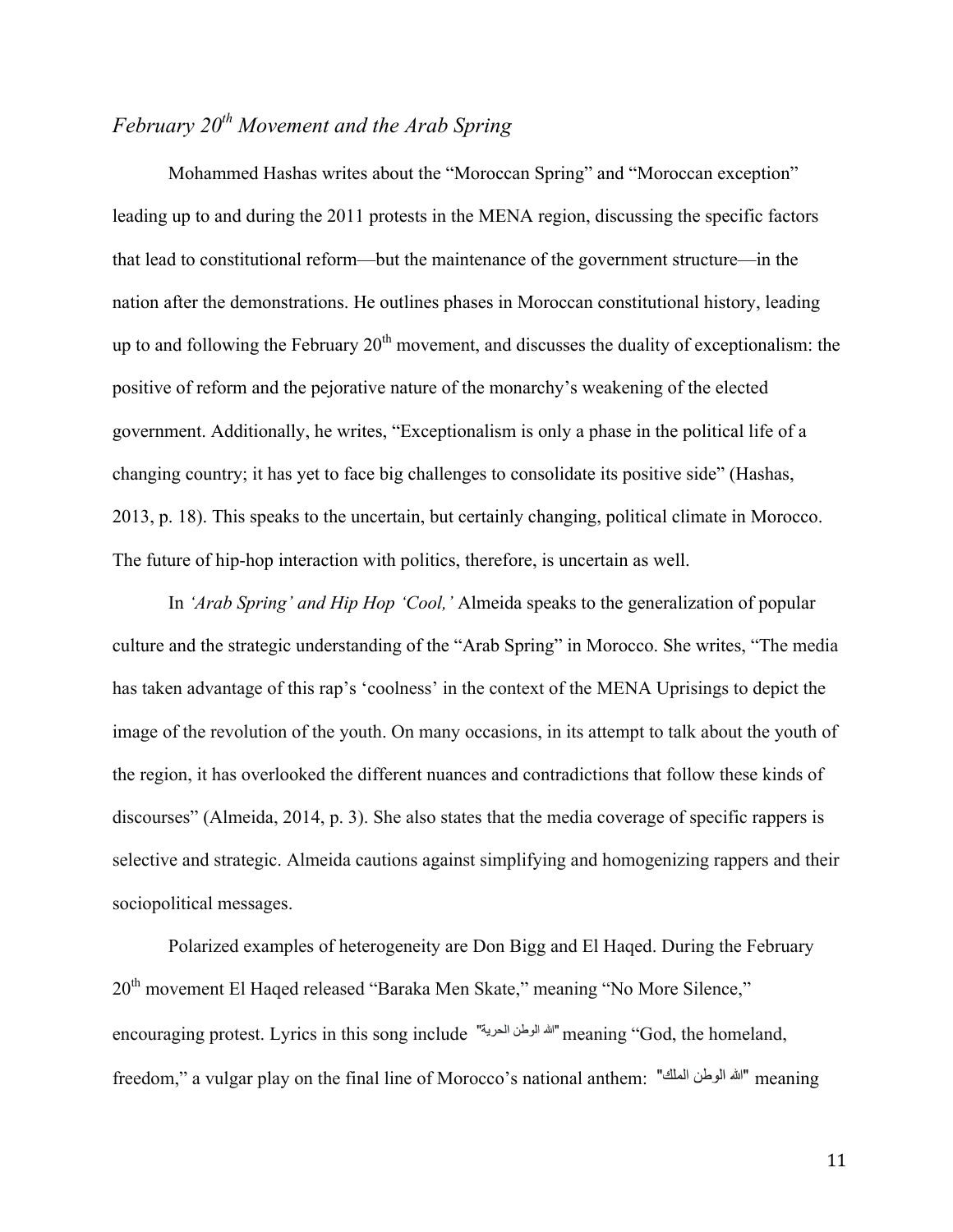"God, the homeland, the King."iv This wordplay presented a radical political statement suggesting the removal of, at least, the significance of the monarchy. Alternatively, Don Bigg released the song "Mabghitch," meaning "I Don't Want," in which he condemns both those who "won't fast during Ramadan," non-religious or ex-Muslim youth whom he believes represent the February  $20<sup>th</sup>$  movement, or the "bearded men," meaning Islamists." He called for unity under the king, while El Haqed advocated an oppositional viewpoint, though they were both rappers interacting with the political climate of that moment.

Zakia Salime's piece, "Rapping the Revolution," published in 2011 during the continuation of protest, speaks of the importance of hip-hop music and its participation in protest and mobilization of Moroccans in those demonstrations. She states:

During the recent uprisings, a new generation has used homemade studios and shared YouTube clips to spread Hip Hop music and its long-held desires for change through the streets. This music, in turn, has inspired its listeners to reclaim their neighborhoods, vocalize their frustrations, and demand their rights. After nearly two decades of underground activism in alternative spaces, the region's revolutionary music has finally come to the surface.

She claims, despite the supposed progression of increased publicity of formerly "underground" music gaining more public space for expression under the rule of King Mohammed VI, the era of the 2011 uprisings facilitated increased production of political rap. Additionally, hip-hop and rap are media through which political views could be communicated to the state and one's community, thus occupying political space.

Existing scholarship regarding Moroccan hip-hop, politics, and the Arab Spring focus primarily on the events of 2011 and their impact on hip-hop, or vice versa, in the period of time directly following. It has now been six years since the uprisings, and the situation of the state and the Moroccan people has thus changed. My research contributes to the existing discourse about this topic by providing a more contemporary look at the political situation, and hip-hop's role in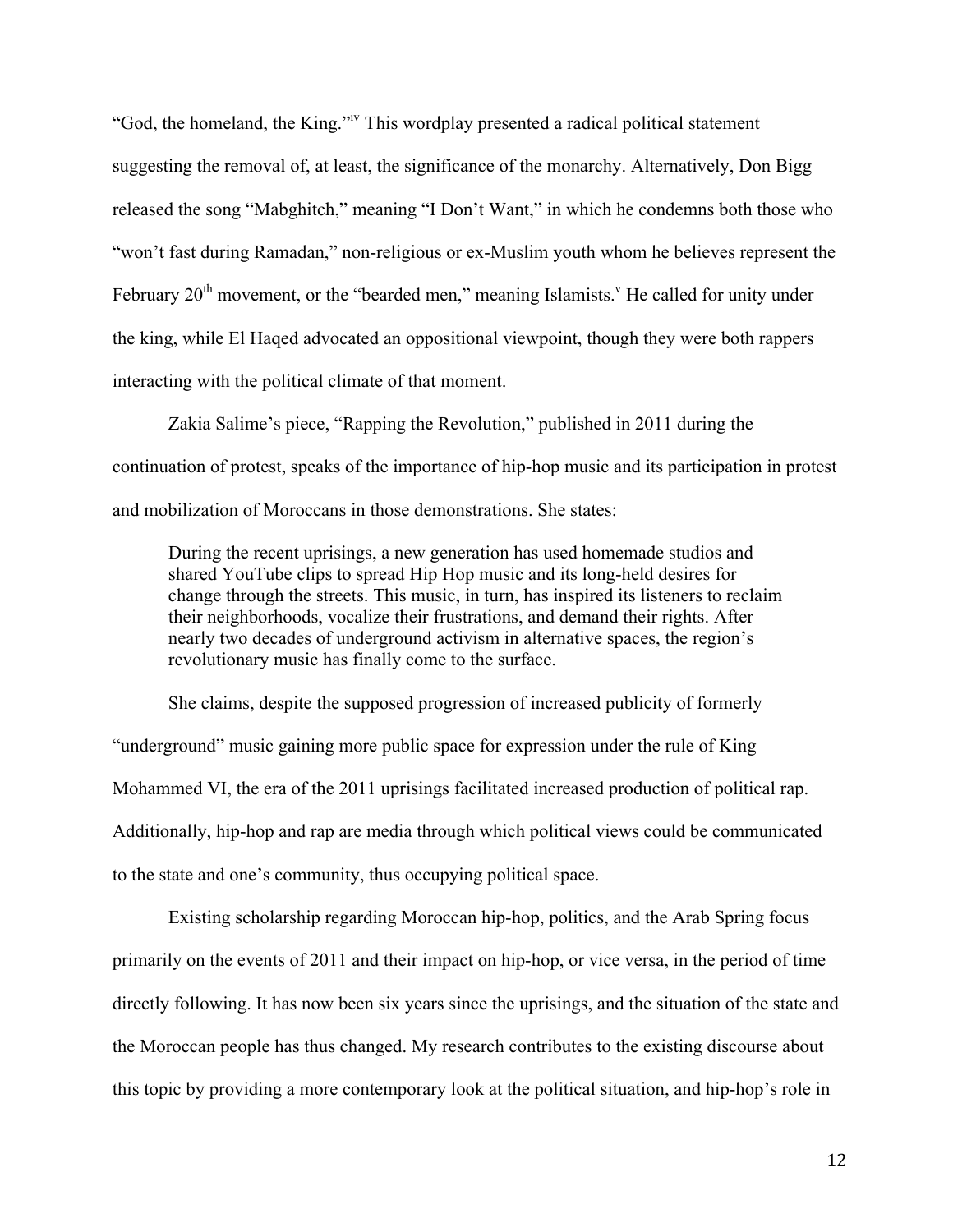it, addressing the distance between the present and the February  $20<sup>th</sup>$  Movement despite still existing in the "post" of that movement.

#### *Theoretical Framework*

I will apply Asef Bayat's theory of "nonmovements" to the state of the hip-hop music scene in Morocco at present. He writes, "So long as the actors carry on with their everyday advances without being confronted seriously by any authority, they are likely to treat their advances as ordinary, everyday exercises. However, once their gains are threatened, they tend to become conscious of their doings and the value of their gains, defending them in often collective and audible fashion" (Bayat, 2010, p. 60). In applying this theory to post-2011 Moroccan hiphop politics, however, I will additionally introduce a philosophy of "strategic asitism"<sup>vi</sup> associated with this musical nonmovement.

Putting these concepts in conversation with each other, I use them to describe the collective nature of the actions of individual actors as they contribute to sociopolitical sustenance, at least for the time being. I will apply this concept in analysis of the actions of hiphop artists in Morocco today, in the wake of the Arab Spring.

## **Methodology**

In order to investigate the historical context and current state of hip-hop music and its political engagement, I conducted a qualitative study. Throughout my research, I conducted a series of semi-structured interviews with individuals intimately involved in the hip-hop scene in Rabat and Casablanca. Two of these interviews were with rappers; one was with an artist who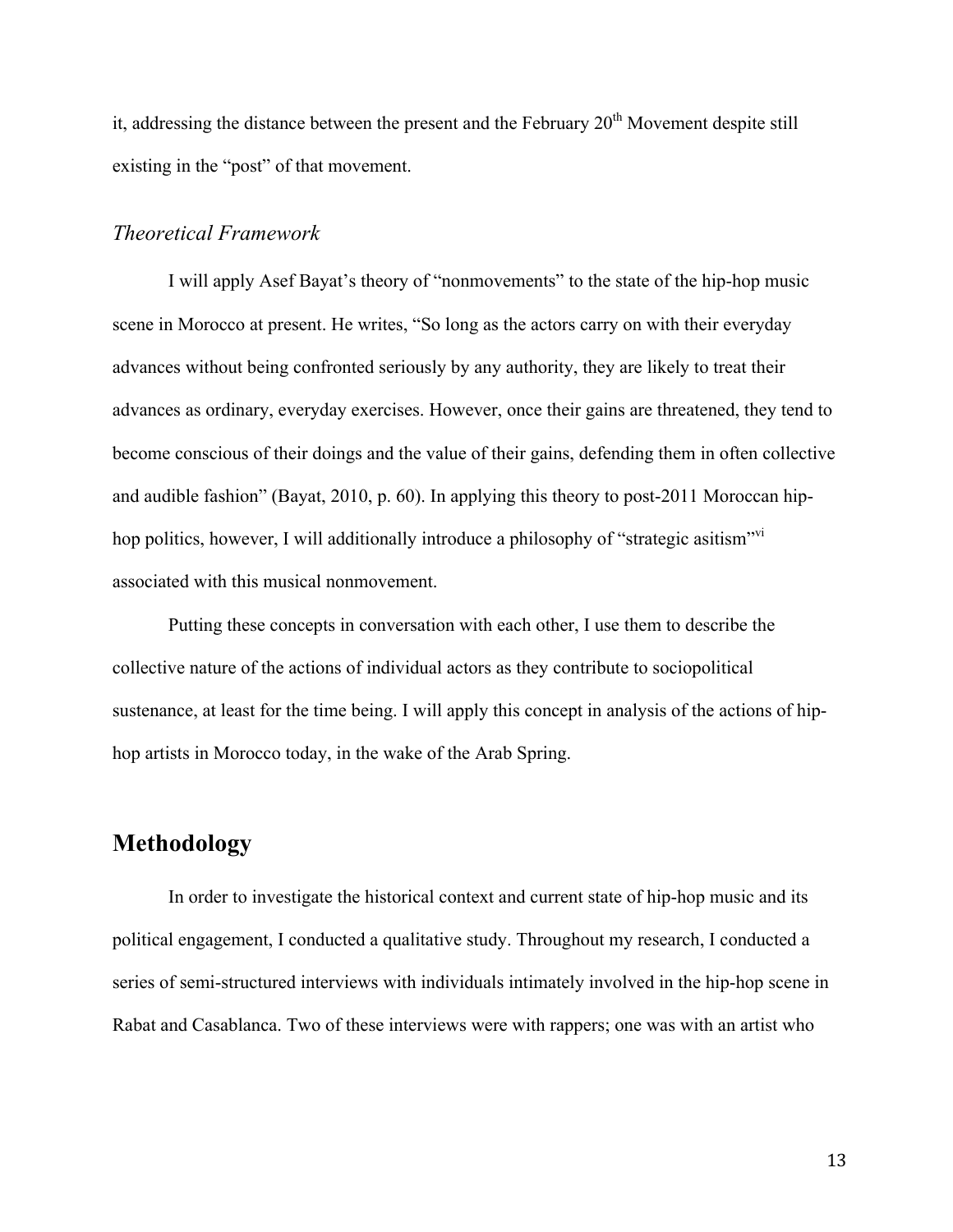composes both metal and hip-hop music; and four of the participants were invested music enthusiasts with insight regarding the communities surrounding the music.

In addition to interviewing, I collected observational data from visiting musical venues and listening to relevant and significant musical pieces ranging from old rap from the early 2000s to newly released tracks. I went to a popular performance space in Casablanca—Boultek Centre de Musiques Actuelles (Boultek Center for Contemporary Music)—and spoke to those involved in performing and supporting artists as well as watching videos of past festivals and concerts by Moroccan artists.

I initially assumed that aspects of the hip-hop and traditionally political music community and art have become more mainstream and thus less radical, but my interviews and participatory research complicated that assertion.

#### *Research Design*

I aimed to gain a variety of perspectives and experiences related to hip-hop music, Moroccan politics, and their interactions, so I attempted to set up face-to-face interviews with members of the local musical community to accomplish this. Prior to my interviews, I prepared two outlines of questions: one for musicians and one for community members or music fans. However, when I spoke to participants I opted to use a semi-structured interview technique. I chose this method because I was able to develop a better rapport with interviewees and conversation thus flowed more naturally. Additionally, I was able to gain in-depth understandings of participants' thoughts and gain insight into what they deemed important. So, while I had prepared questions, many of the interviews veered in different directions depending on the respondent's lead.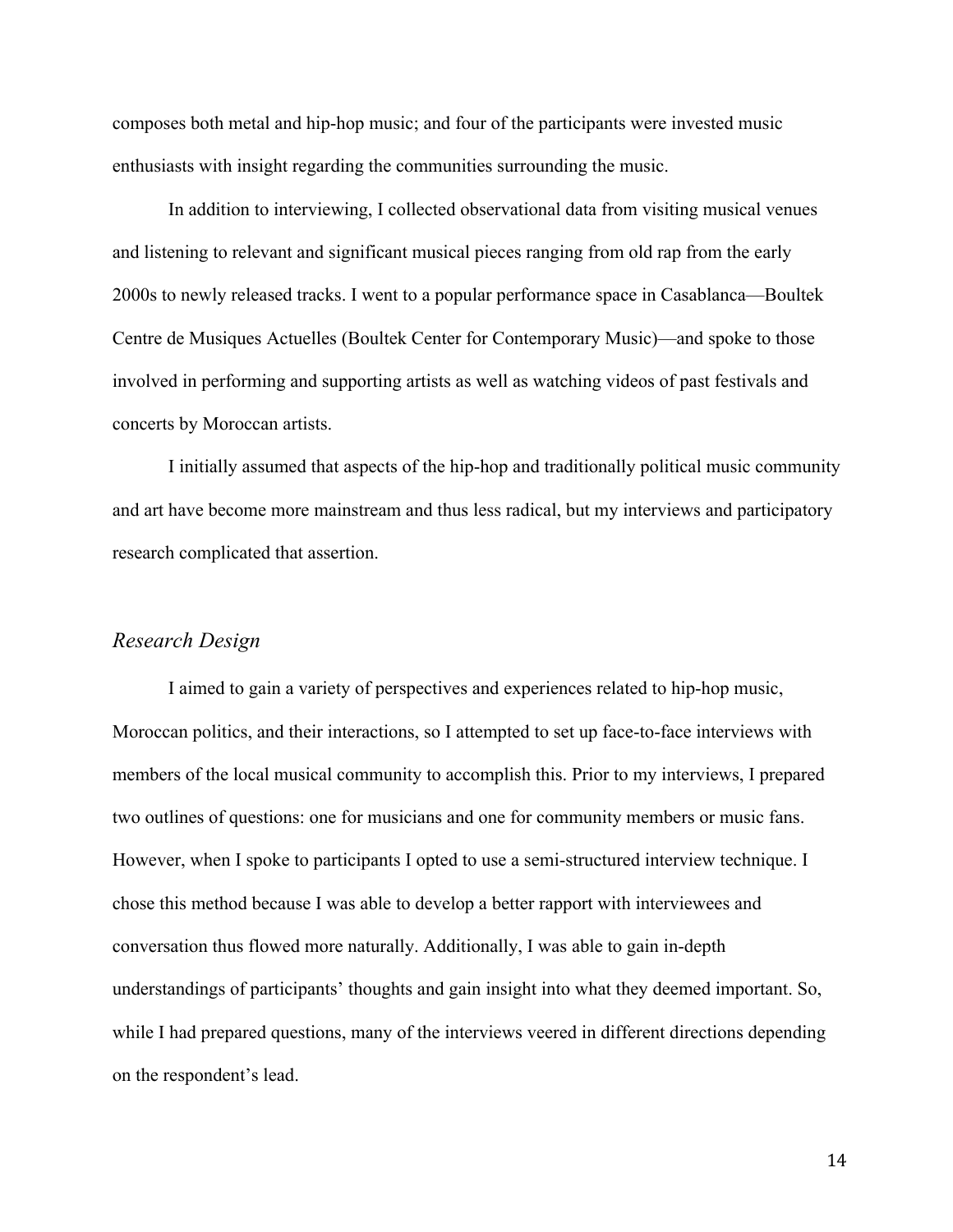Although this method allowed me to learn from my participants and adjust my questions accordingly on the spot, I was not able to gain analogous data from each participant by adapting questions and conversation trajectories. The variety what I was able to glean from interviews due to this strategy was thus both a strength and a weakness.

Two of my interviews—one with a musician and his wife (a highly involved music supporter) and one with two Moroccan young adults who are passionate hip-hop fans—were group interviews. The interview with the couple involved the pair and me, while the interview with the two young women involved them, two of my American roommates, and myself in conversation. I also conducted these interviews within a semi-structured framework, but participants were also able to play off of each other's comments. This method usefully allows interviewees to inspire one another's ideas and contributions, but participants also, unfortunately, may have adapted their responses due to what they wanted their friend or spouse to hear them say as opposed to their fully honest thoughts. I believe the variety, between one-on-one and group interviews, allowed for a range of responses that were beneficial to my research.

I also recorded audio, with participants' permission, during each interview. While this did not seem to hinder conversation and participants often seemed indifferent to the phone (recording device), it may have made participants more hesitant to say everything they wanted to. This, however, allowed me as the interviewer to be entirely present in the conversation and transcribe the conversation later.

#### *Site and Populations*

Nearly all of my research was conducted in Rabat, Morocco with occasional trips to and conversations with musicians and artists in Casablanca, Morocco. Casablanca is also the city in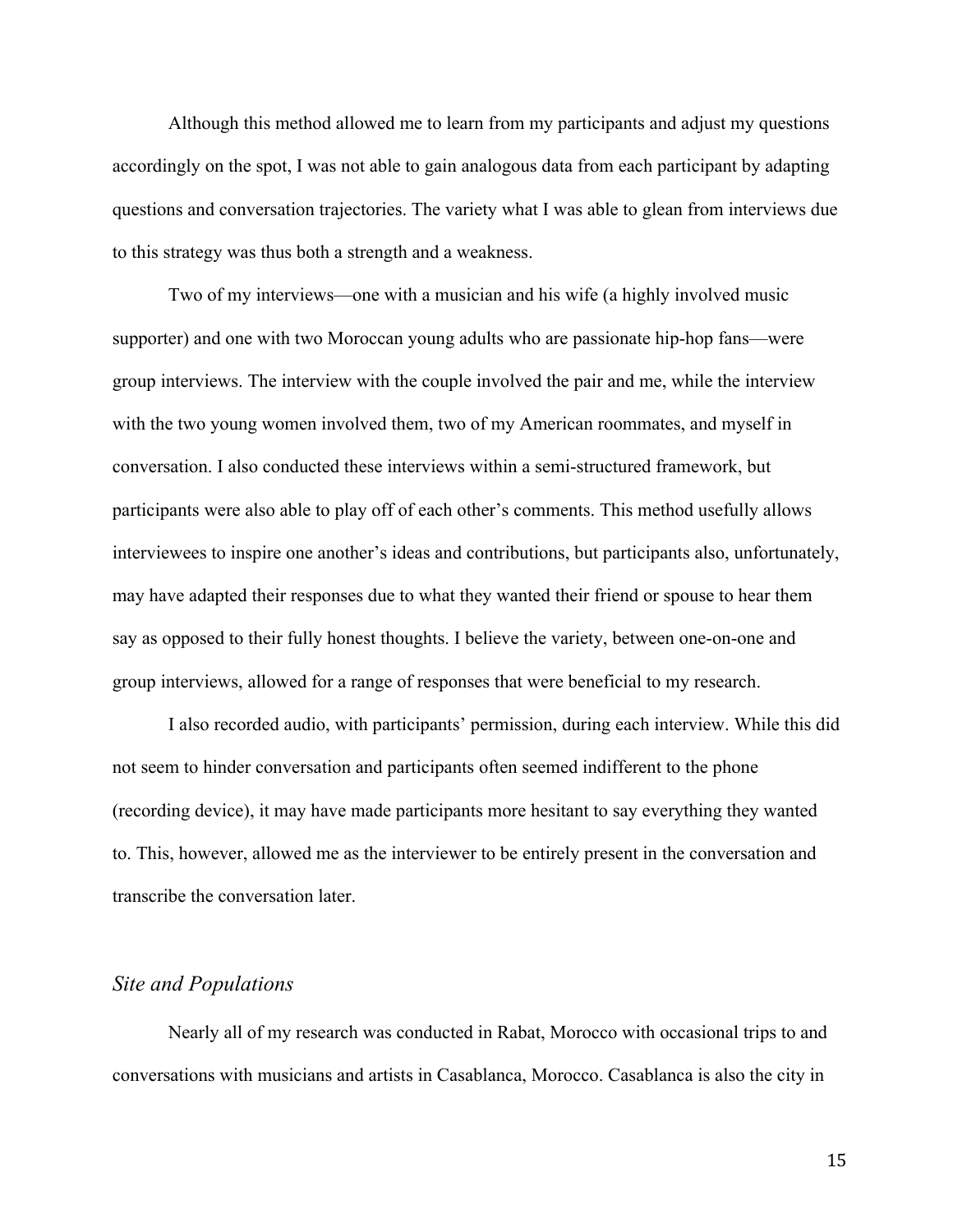which I was able to interact with a significant site for the hip-hop and alternative music scene in Morocco (Boultek). While other cities in Morocco do have their own hip-hop scenes and are significant parts of the nation's musical production and culture, I chose to remain in Rabat because of contacts and support I already had in that city. I met the participants in this study through the help of my adviser's contacts as well as speaking with my Moroccan friends and their connections.

I conducted most interviews in public areas such as parks and cafes, with the exception of one interview in the participant's home at his request. All of my informants spoke English nearly or entirely fluently, so all of my interviews were conducted in English, with the exception of one interview done half in English and half in Spanish—another language in which we shared understanding.<sup>vii</sup>

#### *Ethical Considerations and Limitations*

In order to uphold ethical standards throughout this research, I provided each participant with a standard consent form and obtained both written and verbal consent prior to conducting each interview. I also gave each participant the option to be anonymous, use only their first name, or use their full name as they chose. Additionally, I deleted audio recordings after collecting from them for this research.

It is also quite important to discuss the limitations of my conducting this research. I am an American student who has only been in Morocco, in Rabat, for a single semester. The research period only consisted of four weeks, and I stayed mostly within one city—Rabat—with limited time in Casablanca. As a foreigner with limited skills in Darija and French, the most widely used languages among my potential interviewees, I had a quite limited frame of knowledge beginning this research. Additionally, my outsider status likely influenced that which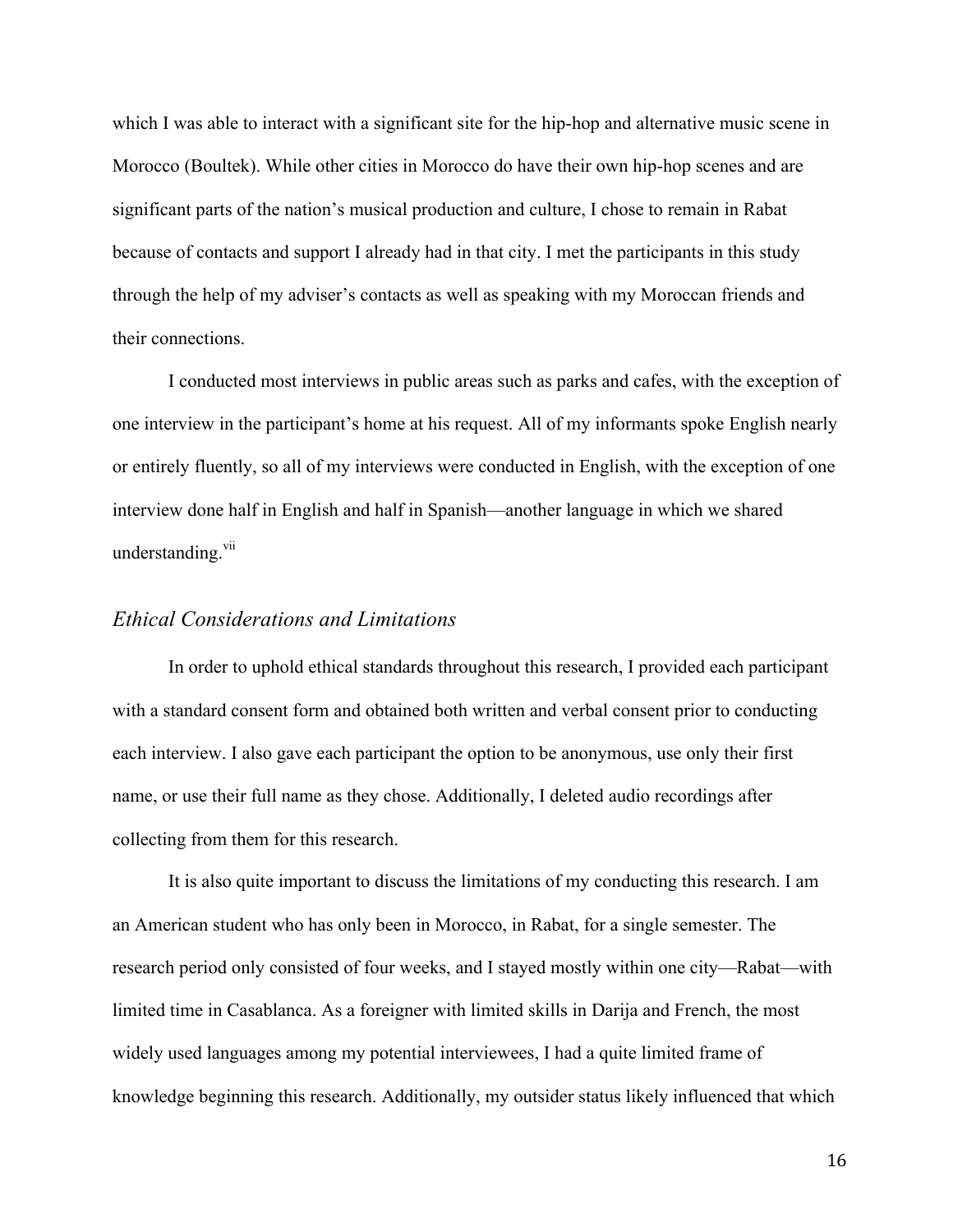the people with whom I spoke were willing to reveal to me, because they may want to project a certain picture of their country to the outside or because I do not have the same cultural and historical knowledge as they do and thus, assumed and factually, less of a context for understanding the nuances of their thoughts about Morocco and my research. My status as a foreigner and westerner also greatly contributed to my personal perspective and how I developed my framework for approaching this topic in the first place.

Although I had initially wanted to interview more people, time constraints and scheduling conflicts limited the number of people with whom I was able to speak, thus limiting my scope of perspectives included in my research and data. Additionally, the limited number of participants and small geographical (and exclusively urban) areas in which they live—as well as the fact that I spoke exclusively to those with whom I shared a common language—make my sample size quite limited and thus not fully representative of the Moroccan hip-hop scene. This paper is not comprehensive, and I can in no way claim to speak to the perspectives of everyone in that community.

## **Findings and Analysis**

#### *Movement to Nonmovement*

I argue that in the period of time following Morocco's 2011 uprisings, the role of hip-hop and rap has shifted from that of constituting and representing a political movement to making up a political and musical nonmovement. In using the term "nonmovement," I am referring to Asef Bayat's explanation of "the collective endeavors of…noncollective actors, carried out in the main squares, back streets, courthouses, or communities" (2010, p. lx). In the wake of mass movement, Nayda—both the musical movement and the concept of actively standing up—and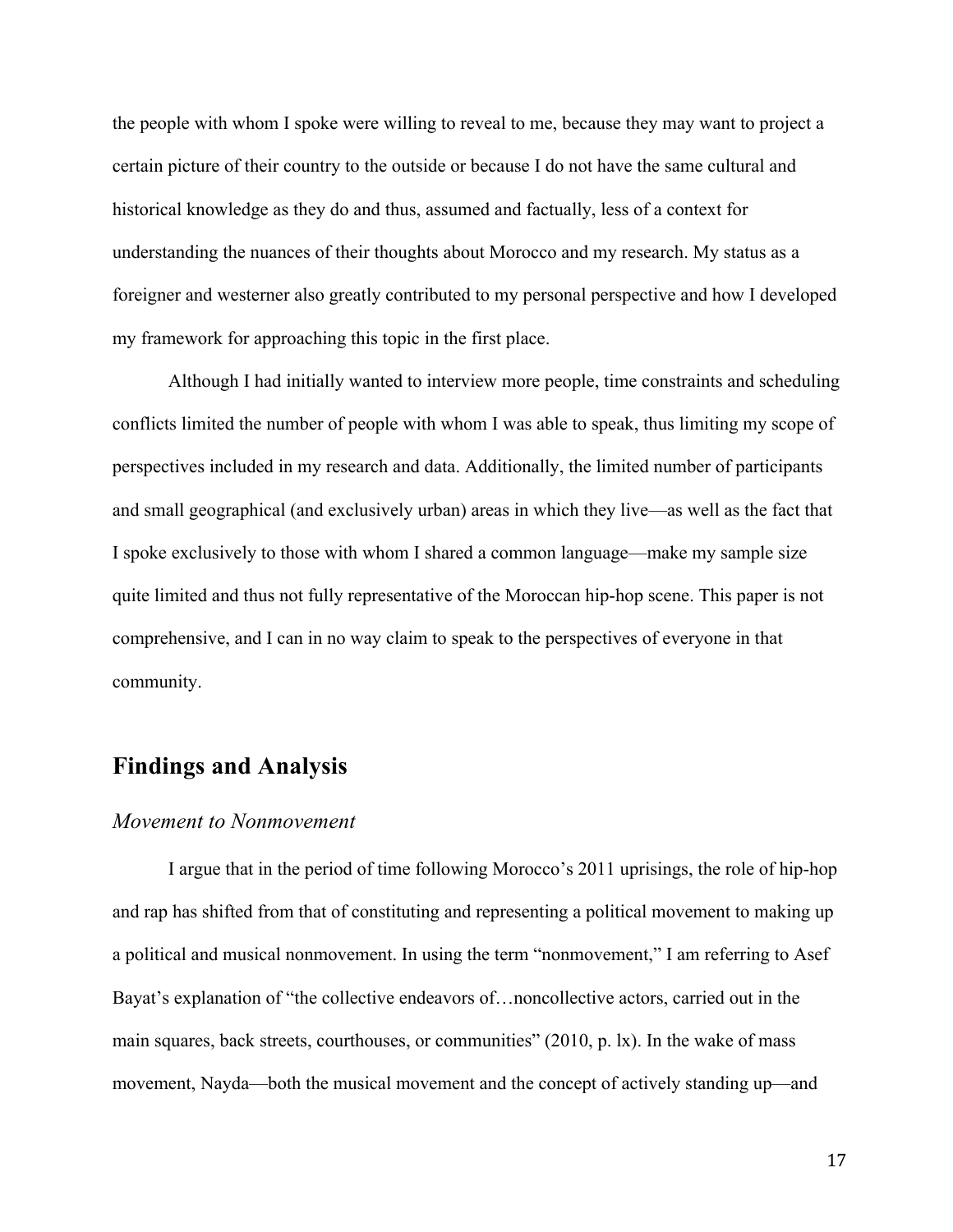active contribution to political conflict and unrest, hip-hop artists are tending away from sociopolitical engagement in previously common forms. Rather, they are collectively contributing to the creation of a nonmovement by committing the political act of "presence" and strategic navigation of the systems that they aim to change.

Hamid, a young rapper with whom I spoke in Rabat, spoke explicitly of the changes in hip-hop production in direct response to the February  $20<sup>th</sup>$  movement's uprisings and their aftermath. He explained:

Yeah, [explicitly political musical production] faded a lot. Because, again, it's the king's job. I'm the king, when my people are having doubts about me or they want to start something I give them the idea that I did something good and we believe that. He knows how to play with us and how to control us. He's a good king in this way. So if you're talking about political rap, it faded away a lot. After 20 February and Arab Spring and stuff—our music changed one hundred percent. We developed, and that was his idea. Things that used to be underground—like black metal or even Tupac—right now it's something normal. In his speech he said, our country is a developing country and we're going to do our best. So the music and the movies changed completely from the Arab Spring (Hamid, Personal Communication, April 25, 2017).

As the political climate shifts in response to and in the aftermath protest, and change on the part of the monarch and the state is, at least, perceived, the drive for outspokenness and a public, performative manifestation of dissent shifts. I want to be clear in stating that the urge for and act of dissenting, and using music to do so, do not disappear. While Hamid speaks to the "fading" of political rap, he is referring to previously used styles of explicitly stated commentary on the nation's events and politics: the style in which a great deal of hip-hop first came about at its beginning. As Cristina Moreno-Almeida introduces the complication of the "limiting framework" of a binary of corrupt versus authentic in the Moroccan rap scene, I argue that the classification of artists or work as political or apolitical based on the style or messages of a piece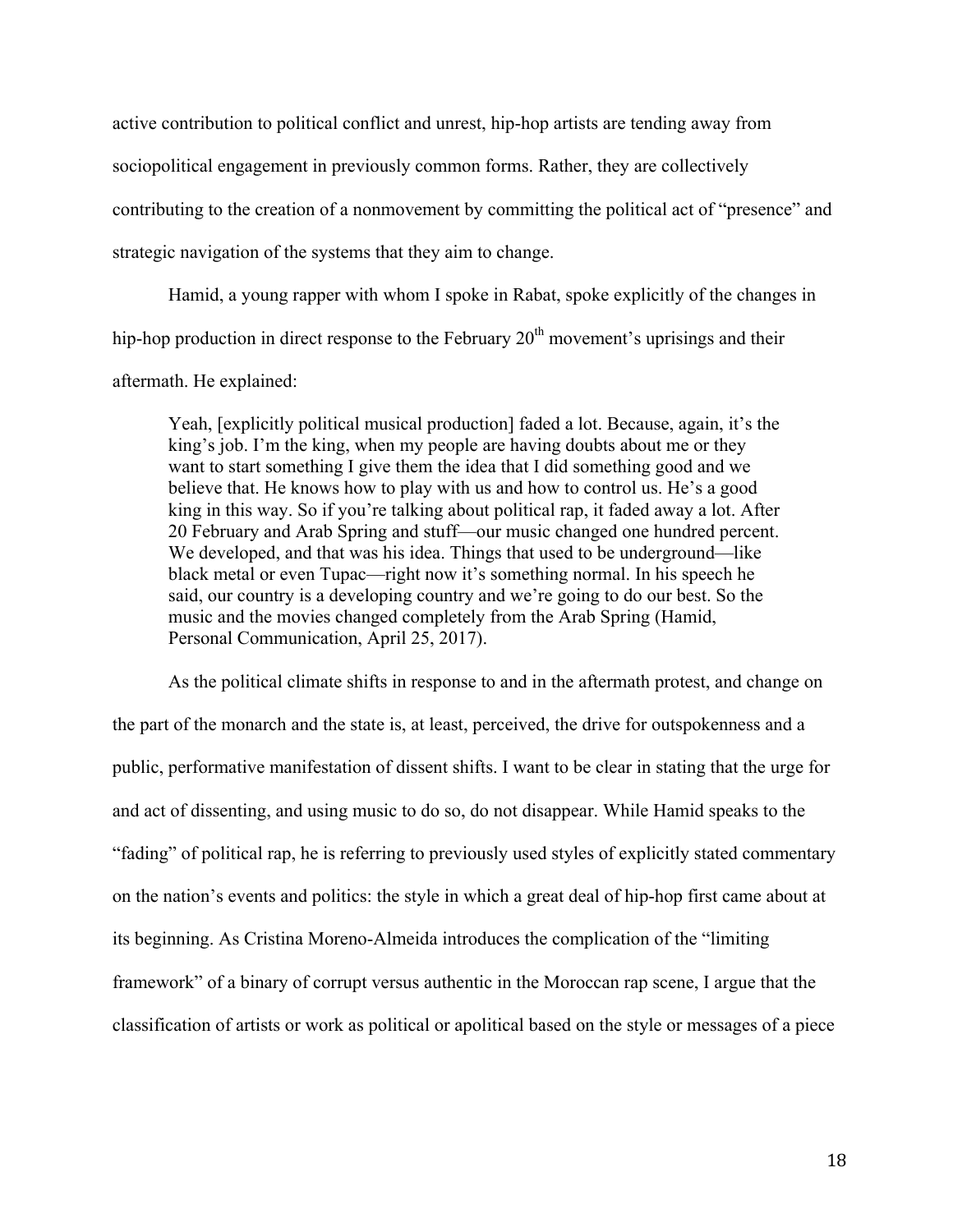itself, rather than considering its context and its potential to take up political space simply in its existence, is limiting as well (Almeida, 2013, p. 320).

Given this, the change from outspoken, political music to seemingly unrelated messages, especially within the circumstance of the King attempting to placate the population, is a significant indicator of a new era and new incarnation of opposition in which struggle is not necessarily performed actively and in grand fashion. The musical nonmovement is a concept in which I join Bayat's idea of individual, non-cohesive actions that are not explicitly or, sometimes, even intentionally political, with the history of musical movements like Nayda (Bayat, 2010, p. 64). Subsequently, analyzing the change in Moroccan music since the 2011 protests involves an understanding of change rather than loss. Hamid's sentiment that Moroccan hip-hop is straying from meaningful political substance and impact was echoed, in some manner, in every interview I conducted, certainly pointing toward a widely recognized trend. I argue, however, that it can be interpreted as a political moment and a reaction to the sociopolitical events that preceded it.

#### *Globalized Context of Music*

The increasingly globalized context in which Moroccan people, and thus musicians, operate and its immense relevance to musical production in Morocco became greatly apparent in this research. Hip-hop in Morocco stemmed from practices of migration and globalization interacting with tradition and the sociopolitical realm specific to the Moroccan context, and the international music industry and its trends, unsurprisingly, still hold weight in influencing the practices within this single nation. While hip-hop and rap in the United States, for example, was primarily used to express the experiences and struggle of black communities, recent trends in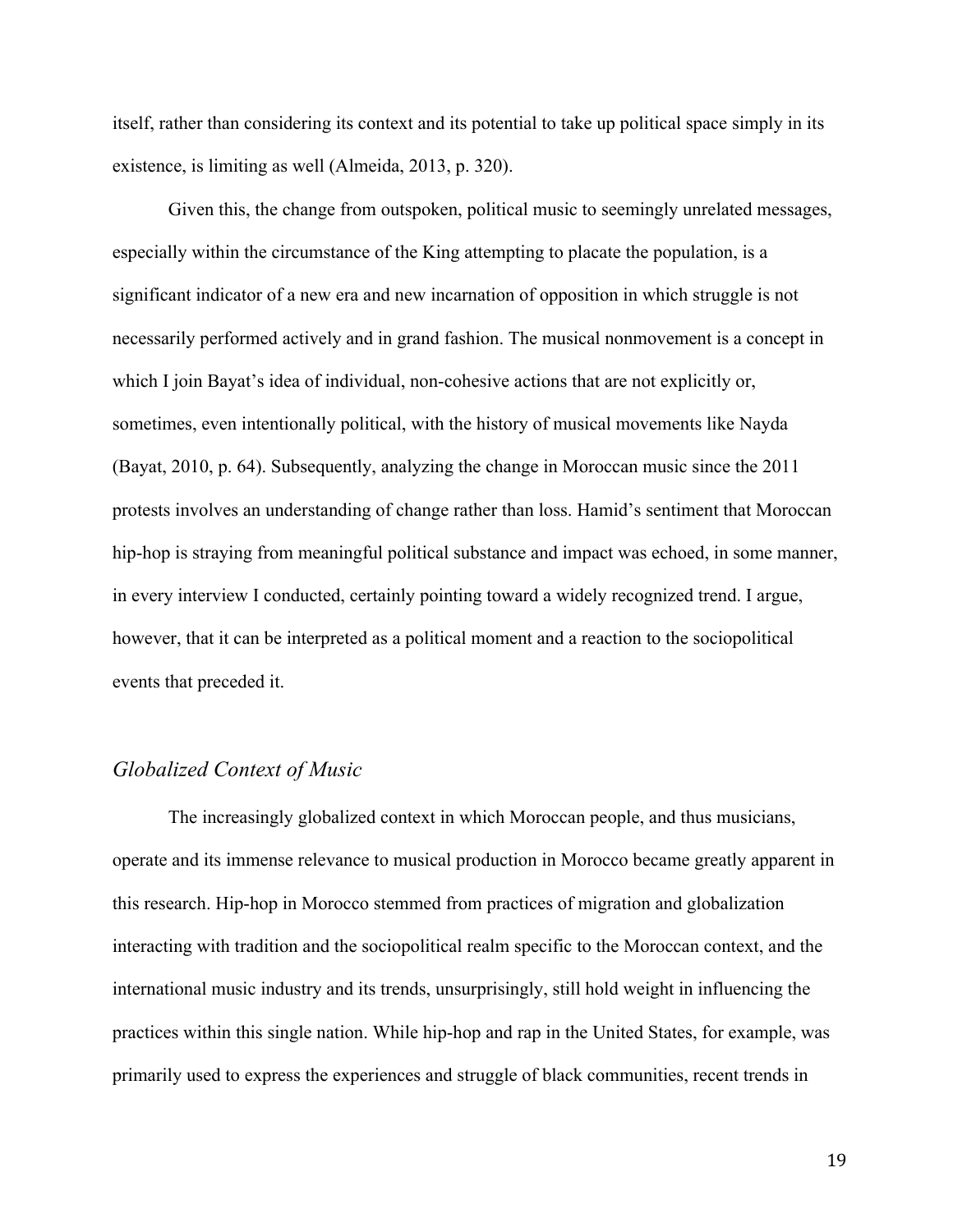popular rap have veered increasingly toward stardom, wealth, materialism, and expressions of hedonism. The findings of this research sustain that Moroccan rap is also increasingly reflecting these themes.

A 24-year-old hip-hop music fan from Tamara named Kenza stated, "More Moroccans listen to American rap than Moroccan rap. There are young rappers coming up now, but they sing about the same things like 'I want to fight you and get girls' and things like that. They say the same things as American rappers, talking about prostitutes and money and what car they're driving" (Kenza, Personal Communication, April 28, 2017). While figures regarding the country of origin of hip-hop and rap music consumed in Morocco cannot be confirmed, the impact of sharing music across borders is undeniable.

Additionally, aside from sharing stylistic tendencies, the trends within the global hip-hop industry (the business and capital of which is largely dominated by the west and nations like the United States) have significant economic implications for Moroccan artists. Hamid spoke about his observation that a great shift in the content and style of Moroccan rap occurred when the possibility of profiting and making a living from musical production began to seem to be an attainable goal for artists. "How people can make money from hip-hop is not staying underground," he said, and in order to avoid remaining underground they must market themselves to the demands of consumers, who take global trends and influences into account when deciding which music to value and consume (Hamid, Personal Communication, April 25, 2017).

This tendency, however, is not indicative of cultural imperialism. Dr. Moulay Driss El Maarouf describes the "cultural imperialism thesis" in *Nomadictates* as the idea that *"*we could be driven, carried in a rush by the Internet and world information networks, toward a blind alley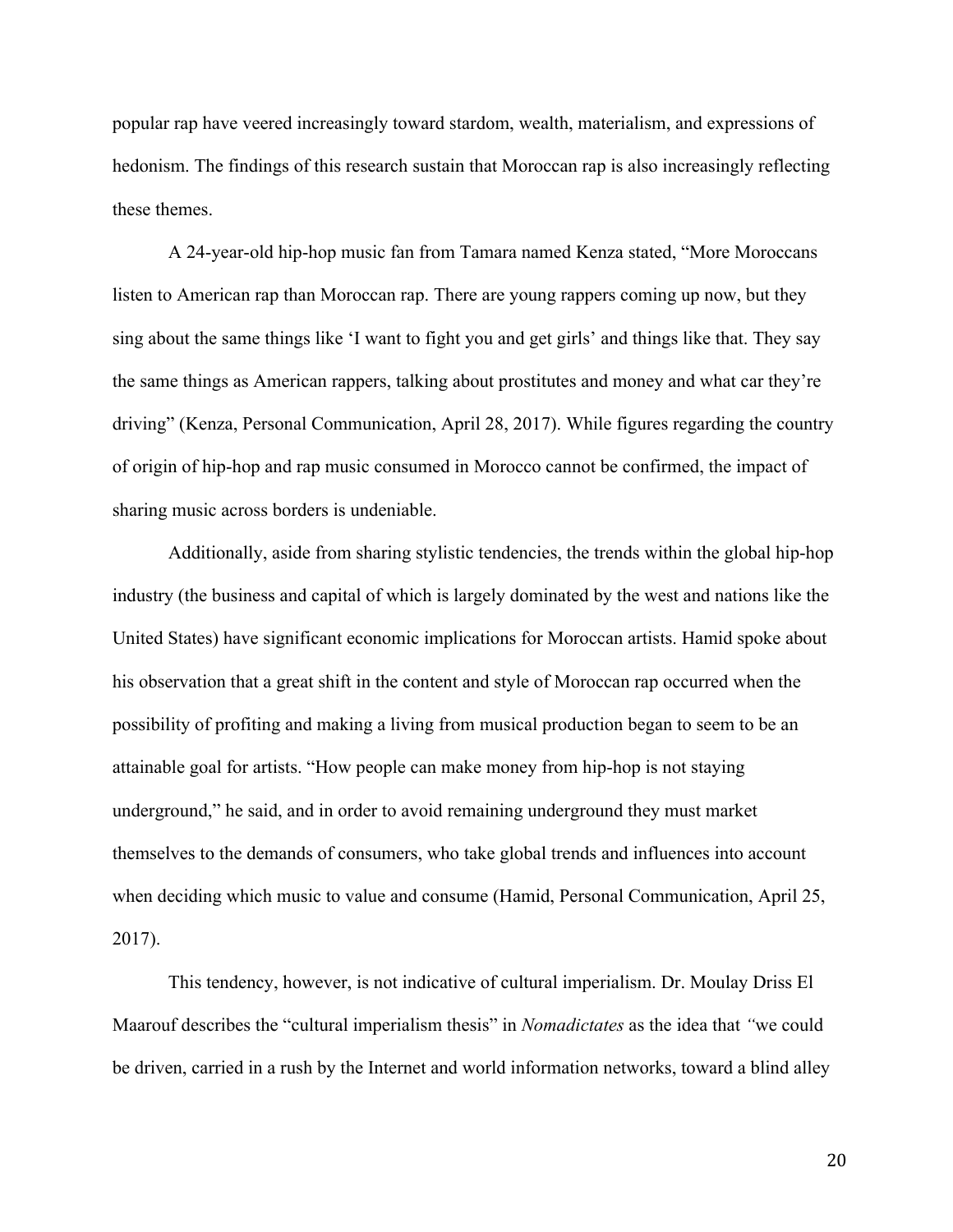that inevitably stops at the hazardous wall of cultural homogeneity or the otherwise related risky barricade of homogeneity of cultural consumption" (2013, p. 6). Despite the potential surfacelevel appearance that Moroccan and American hip-hop—or those of other international actors are becoming increasingly similar, the cultural and political significance of these local subsets of the genre hold varying meanings, both locally and translocally. Dr. El Maarouf also asserts, "Even within a country like Morocco we cannot speak about cultural homogeneity, as the different existing regions and ethnicities still uphold and maintain their cultural specificities" (2013, p. 9). As we cannot speak about cultural homogeneity within Morocco, we certainly cannot speak of cultural homogeneity on a global scale.

I argue that, while Moroccan rap and rap internationally may share stylistic similarities and contain overlap in overt messaging, the significance of this trend in Morocco is not a permanent move in the direction of international musical homogeneity but rather a strategy, if an unconscious one, in the sphere of politics. The choice to engage in this manner with international hip-hop developments is a form of strategic asitism, allowing the system to exist "as is" in the wake of revolution and reform. I will refer back to this concept later in my analysis.

#### *Individual Survival and Tactics*

A significant aspect of Morocco's hip-hop scene today, and in previous eras, as has been established by preceding literature, is the tactics by which artists navigate systems in place in order to subvert the system to convey controversial views or opposition to the state as well as the tactics by which they choose survival within the existent system. I argue that both forms of maneuvers are, in their own ways, dissident. Determining how to navigate existent structures and either challenge them from within their boundaries, use them to one's own advantage when the system is not built to benefit oneself, or both, is a form of quiet dissent. Dr. Taieb Belghazi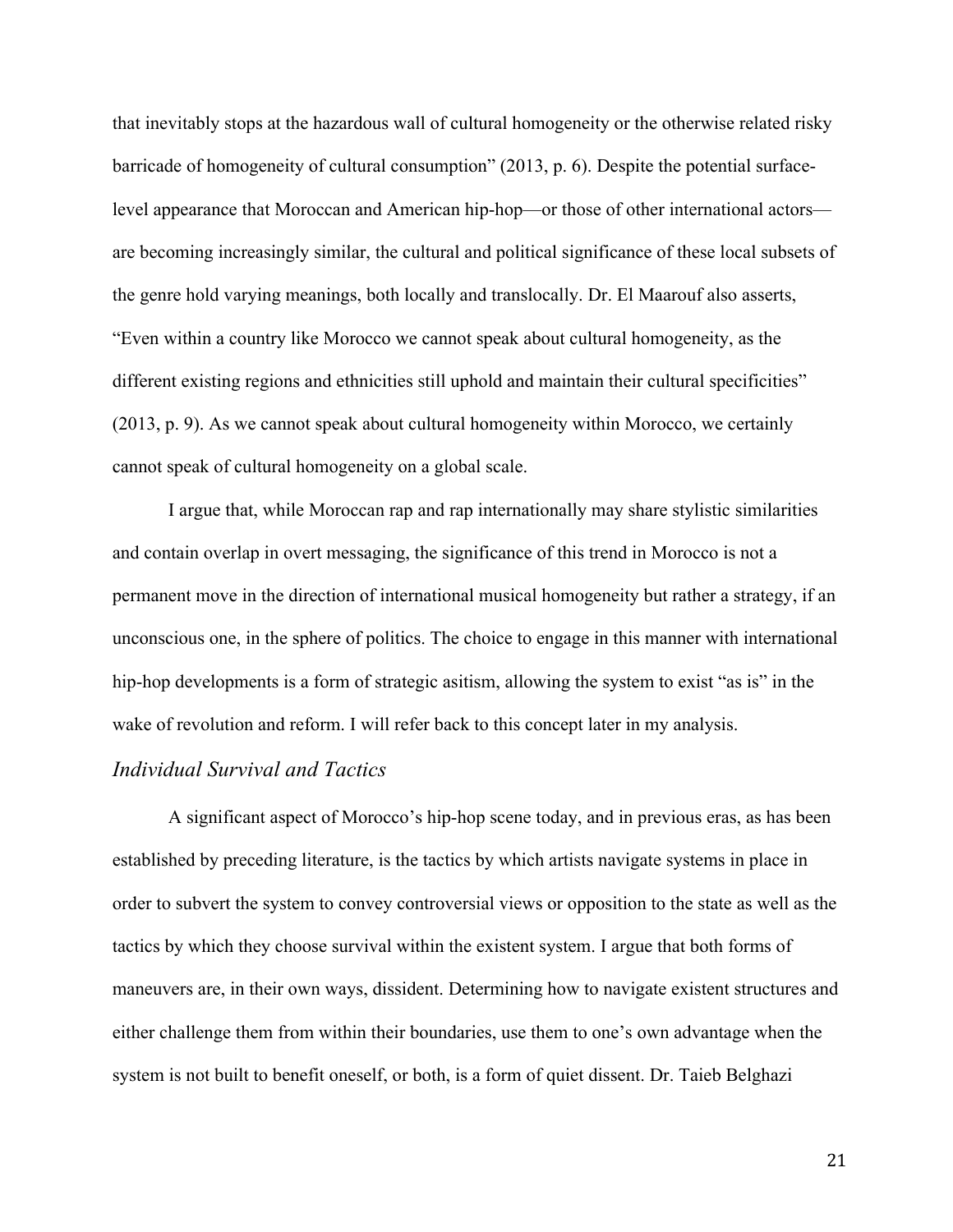states, "These practices operate the way that de Carteau writes of them; that is to say, as 'tactics' individuals employ to subvert and adopt the regulation and ordering of their everyday lives by the state, to meet their own needs and desires" (Belghazi, 2009, p. 155). Dr. Belghazi speaks of this theory in relation to Moroccan hard rockers, though it is relevant for rockers and hip-hoppers alike due to the alternative nature of their art in addition to the societal and cultural spaces they occupy as a result.

In our conversation, Hamid said, "Right now being an artist is not a hobby, it's a job. Right now, when you want to do something you do it for money" (Hamid, Personal Communication, April 25, 2017). Artists do not exist simply to be voices of the state or of the people; they are individuals who must be able to materially survive in society as well. So, although hip-hop artists in Morocco may, currently, be choosing to adopt styles and messages that are not entirely indicative of their personal experiences, worldviews, or political inclinations,<sup>viii</sup> making it possible for themselves to continue making art and survive in a society in which such a career path is often seen as impractical and trivial—according to Anas, a metal and hip-hop musician outside of his day-job—is, in and of itself, a form of subversion (Anas, Personal Communication, May 2, 2017).

The results of my research suggest that, outside of official state-sanctioned regulations regarding speech, social restrictions and industry restrictions may contribute to what language and themes artists select to utilize in their work. When I spoke with a Rabat-based rapper named Abdelkader Fares, who uses the name "Fares Vox" for his hip-hop music, he said, "Nobody's taking a stand, not because they don't want to or because they don't care, but it's just because if they fuck up with the radio, they fuck up with the shows. They need to sell their music...they self-censor" (A. Fares, Personal Communication, April 22, 2017). The reasoning for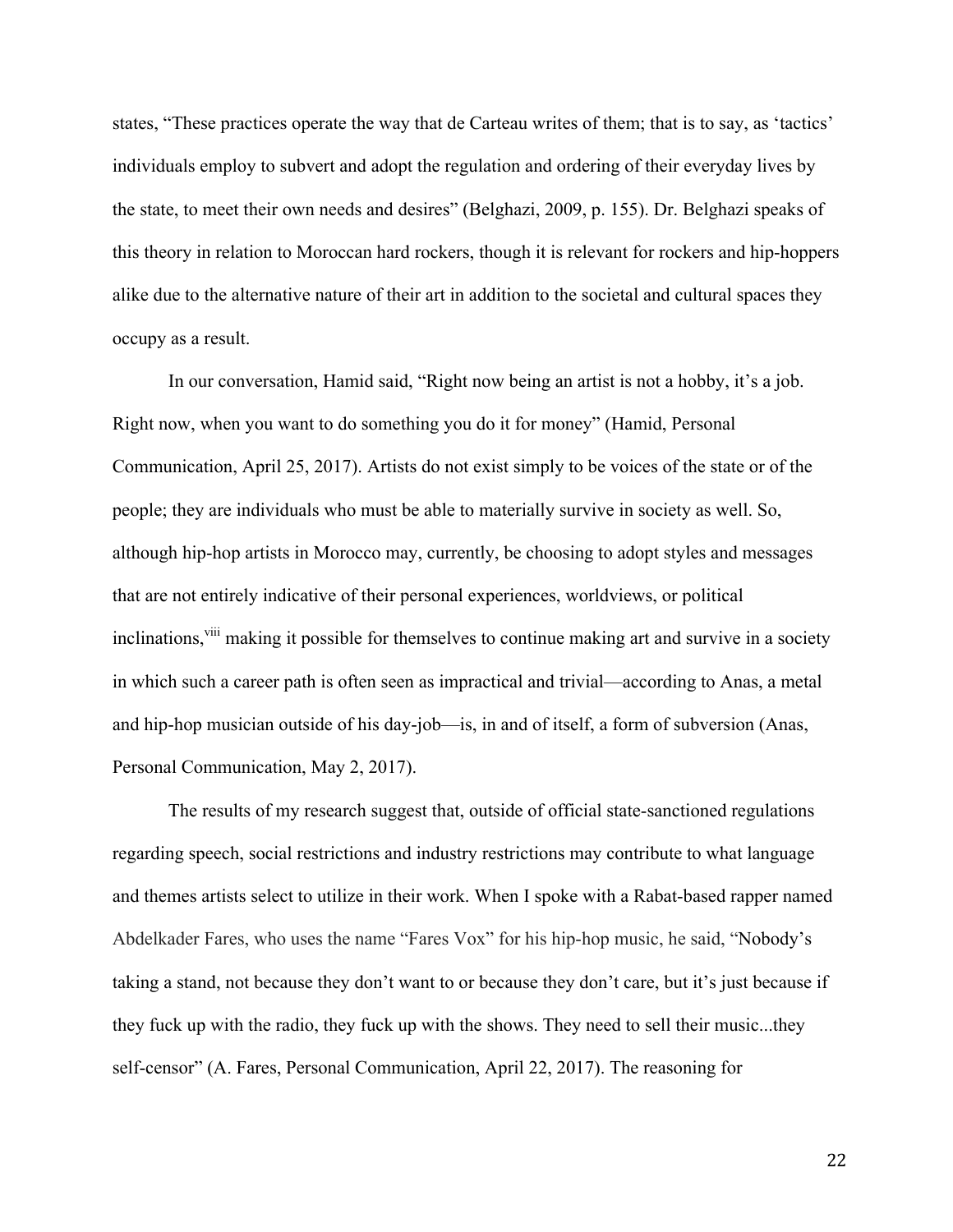decreasingly political or socially controversial content is more complex than aesthetic evolution. Thus, "selling out" or straying from authenticity for the sake of remaining in the scene and continuing to occupy societal space as an artist is a political move. I argue that by doing so, artists may practice what Bayat calls the "art of presence," by asserting themselves as agents within the society, enduring despite occupying a space contrary to the dominant (2010, p. 15).

I argue that the ways in which artists navigate these systems and (sometimes unspoken) regulations in order to still deliver their desired messages covertly is also a form of resistance. Though their dissent is not explicit or grand, as that is the point of this strategy, it is significant. In his interview, Anas explained:

Here, you can make the music and be aware it might make a problem—only for the lyrics. When you're writing your lyrics, for example, you can make subliminal messages, but they can't be explicit. You can't say, 'I hate this system,' but you can make a metaphor to give the message you want to the person listening to you. You must be smart in order to protect yourself (Anas, Personal Communication, May 2, 2017).

By using metaphor and subtexts to create accounts of experiences clandestinely in their music, artists operate within the rules of the present while subtly encroaching on them. This is a manifestation of resistance and political involvement without blatantly or drastically demanding or making change. I also claim that the tendency to operate within systemic boundaries, even while subtly subverting them, is indicative of an asitistic attitude in the present Moroccan political condition.

#### *New Age of Resistance*

The current political atmosphere in Morocco is that of the post-post-Arab Spring and post-uprising, with a somewhat indeterminate future. As many hip-hop artists were intimately involved in the February  $20<sup>th</sup>$  movement, whether "plant[ing] the seeds of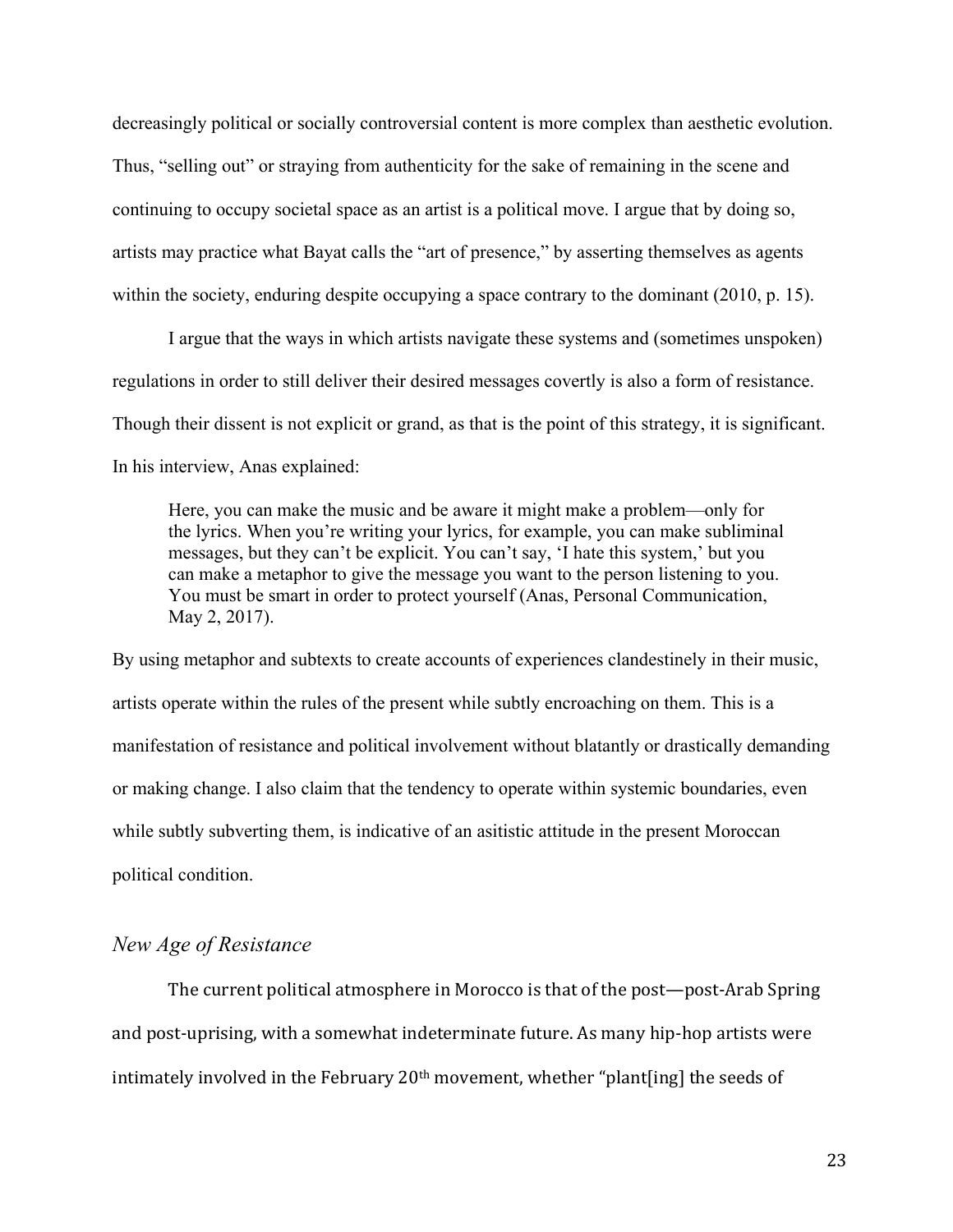revolt," as Zakia Salime writes, like El Haqed, openly opposing the pro-democracy movement and actively standing with the Makhzen, like Don Bigg, or another manifestation of participation, they and their art are thus intrinsically tied to the aftermath of that effort (Salime, 2011).

The Moroccan February 20<sup>th</sup> movement demanded "freedom, dignity, and social justice" and improvement of social welfare services in addition to requests in the spheres of economics, cultural recognition, and workers' rights. While King Mohammed VI had instituted symbolic social changes from his coming to power until that point, he had not provided corresponding constitutional change. The points at which the presidents of Tunisia and Egypt fell pushed him to react more seriously to the protests within his own country (Hashas, 2013, p. 11). The reforms made as a result, however, separate Morocco significantly from neighboring countries with concurrent protests in that they facilitate a transitional phase toward parliamentary monarchy in which the King still holds significant power, while the leaders of other countries were ousted (Hashas, 2013, p. 15). During a period in which parliamentary seats are not filled, such as the months following the 2016 elections, the king is, for all intents and purposes, the government.

Due to this, Morocco is following its own post-revolution trajectory while progressing alongside nations and governments that experienced more drastic change and thus instability in the time during which King Mohammed VI instituted reforms. I quoted Hamid earlier, discussing the change in music and "development" in the aftermath of these protests. The appeasement of the people through reform contributed to a calming of grand protest, which Hamid attributed to the political strategy of the king; this was a common sentiment in my research (Hamid, Personal Communication, April 25, 2017). Additionally, I repeatedly heard the idea that in the global context, Morocco is doing relatively well or that participants were unsure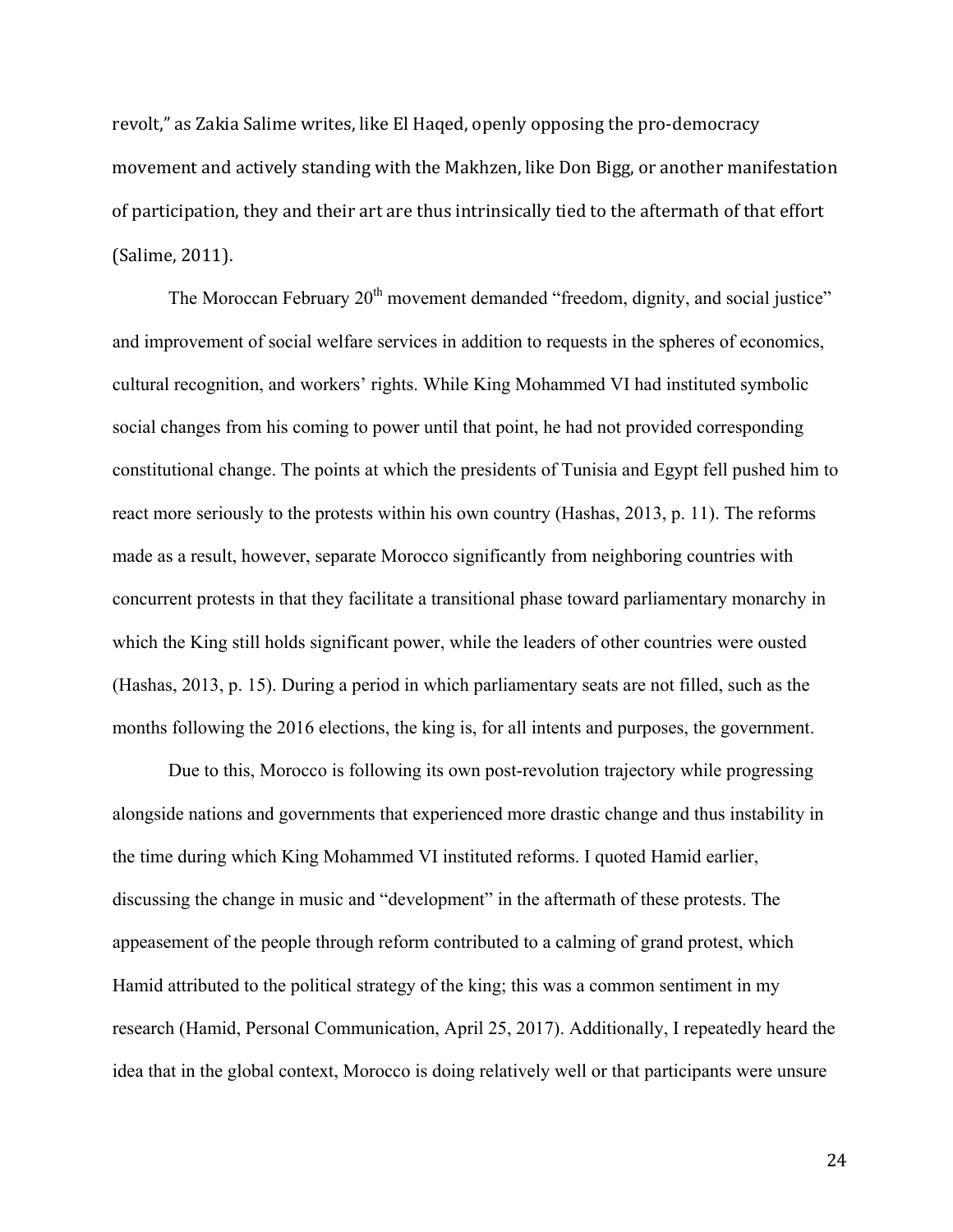of a better governmental and political situation. Therefore, they accepted it and began to figure out how to make small social change or navigate the existent system rather than working against it.

Fares Vox, when discussing politically outspoken musicians, said, "You're not going to bring me someone here talkin' 'bout 'we're not living well.' Don't blame shit on the government" (A. Fares, Personal Communication, April 22, 2017). While recognizing the existence of social problems in Morocco, he advocates working to alleviate those problems individually or on community levels as opposed to targeting the government through music or other forms of protest. Additionally, within the conversation from which this statement originated, Fares spoke favorably of life in Morocco in comparison with that in Venezuela currently.<sup> $x$ </sup> I believe that the threat of decline during this uncertain time of gradual change through reform, especially when compared with tangible crisis and tragedy in other places in the world, contributes to a response of stillness: of asitism.

Mehdi, a twenty-two-year-old college student and musician in Rabat, also expressed newfound appreciation for the king. He expressed that although he had previously held stark views against the monarchy, in educating himself he realized that there was not a better option within reach and began to reassess his approach to understanding Moroccan politics (Mehdi, Personal Communication, April 26, 2017). These echoed perspectives of caution and desire for stability over drastic revolution at this point in time are representative of the reaction to revolution and a tendency toward allowance of remainder of existence. Citizens' individual decisions to abstain and let remain in regard to the political sphere are reflected in the trends of the hip-hop community and industry as well, as I have demonstrated by describing its recent trajectory.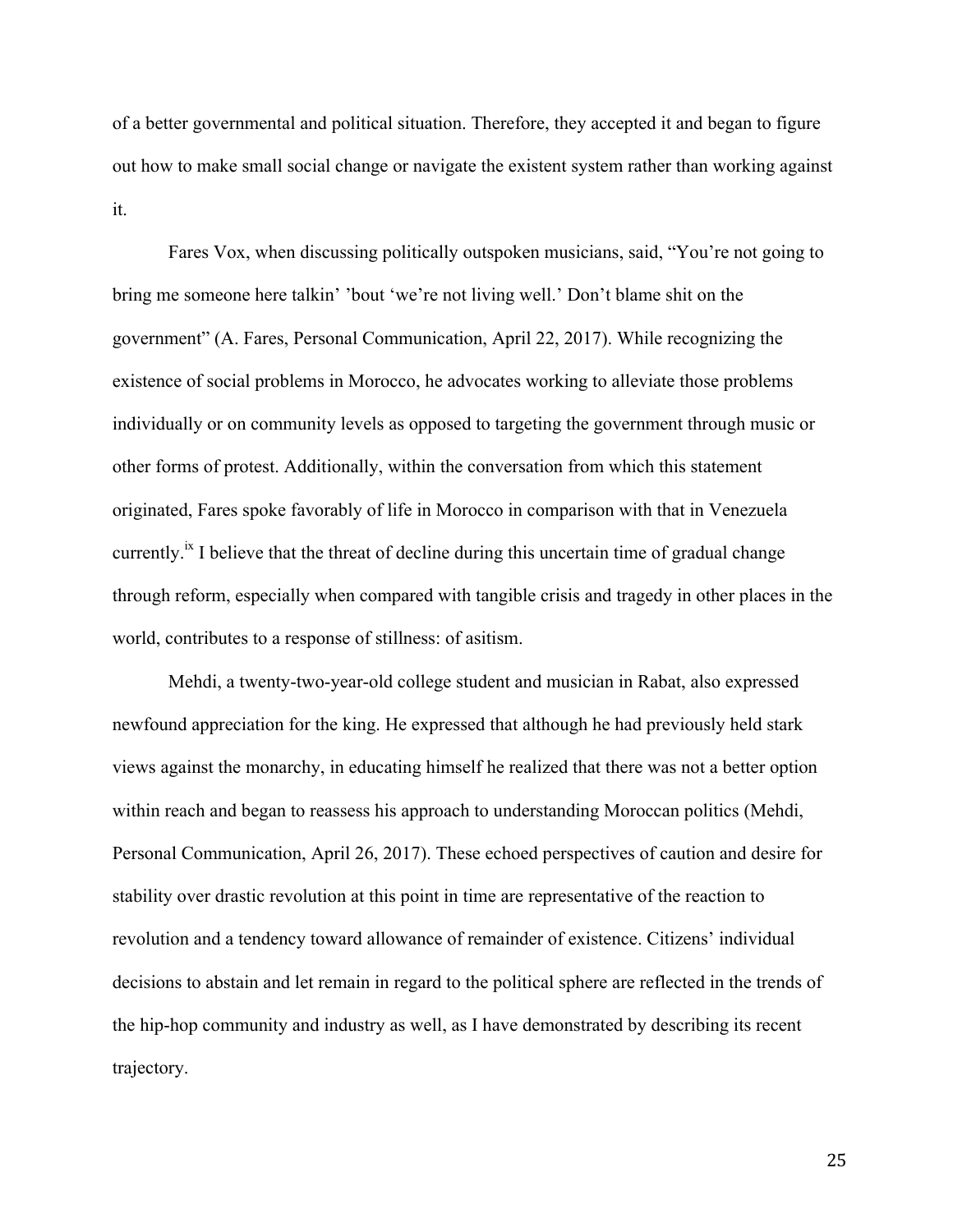## **Conclusion**

In all, Morocco has reached a unique political moment in the period of time following the Arab Spring and pro-democracy protesting, and hip-hop music—which, as a genre, is intrinsically linked with politics and the state—has adjusted to meet the needs of this historical moment. It has done so through the adoption of "asitism" within the nonmovement that constructs its collective messaging.

Interviews with three local hip-hop artists and four young people closely involved with the community and the art it produces revealed trends in ideas about present politics, observations about the tendencies of new music as well as the industry in which it is being produced, and the strategies used by individuals to navigate such systems. In this paper, I gave historical and political context to the present moment in Moroccan politics. Using existing scholarship, I examined the role of hip-hop in the political scene and, specifically, how that manifested during the February 20<sup>th</sup> Movement in 2011. I applied Asef Bayat's theory of nonmovements to the functionality and impact of current hip-hop political involvement as well as Dr. Moulay Driss El Maaroof and Michelle Grand's concept of "asitism." I argued that recent tendencies in the production and orientation of hip-hop point to a manifestation of strategic asitism in a political moment of uncertainty.

#### *Recommendations*

My research, in its very limited and not necessarily nationally applicable capacity, revealed the variety of ways in which individual artists interact with the state, and have over time, and spoke to a time of decreased friction and interaction between these entities, recently. Hip-hop and its artists occupy political space by constituting a nonmovement, reflecting the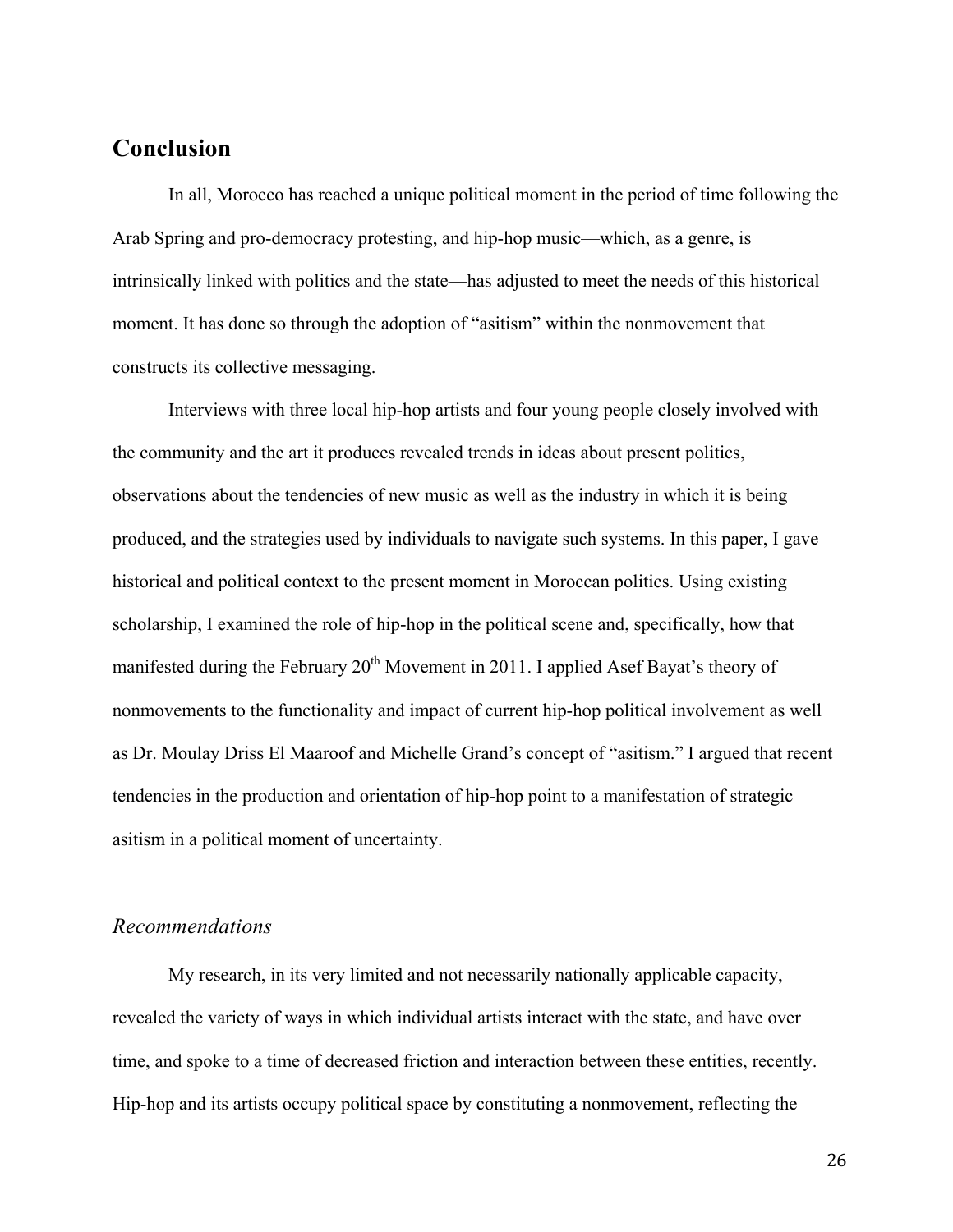political condition of citizens while simultaneously having an impact on consciousness regarding that condition. The future manifestations of this movement are currently unclear, but it is inevitable that the moment of strategic asitism will end. Based on my research, I would argue that Moroccan hip-hop and rap have certainly not reached a point of depoliticization, and that occurrence is quite unlikely in the foreseeable future. However, it will likely continue to adapt to the political climate, taking on a variety of forms, styles, and meaning in its reflection of the political sphere.

I have spoken to the limitations of this study, and, for those reasons, conduction of additional and related research in the future would help to expand its scope and test the results in a broader context. Additionally, with most existing scholarship surrounding the Arab Spring and its significance without deeply exploring the present effects of that historical moment on current events and hip-hop music, I would recommend continued study as time since 2011 passes. A comparison between the hip-hop scenes in a variety of countries impacted by the Arab Spring would also contribute significantly to this scholarship. Additionally, due to time and travel constraints, I was only able to speak to people in a limited number of cities. Studying and analyzing the similarities and differences between the hip-hop scenes in a variety of Moroccan cities would contribute an interesting layer of the narrative of Moroccan hip-hop.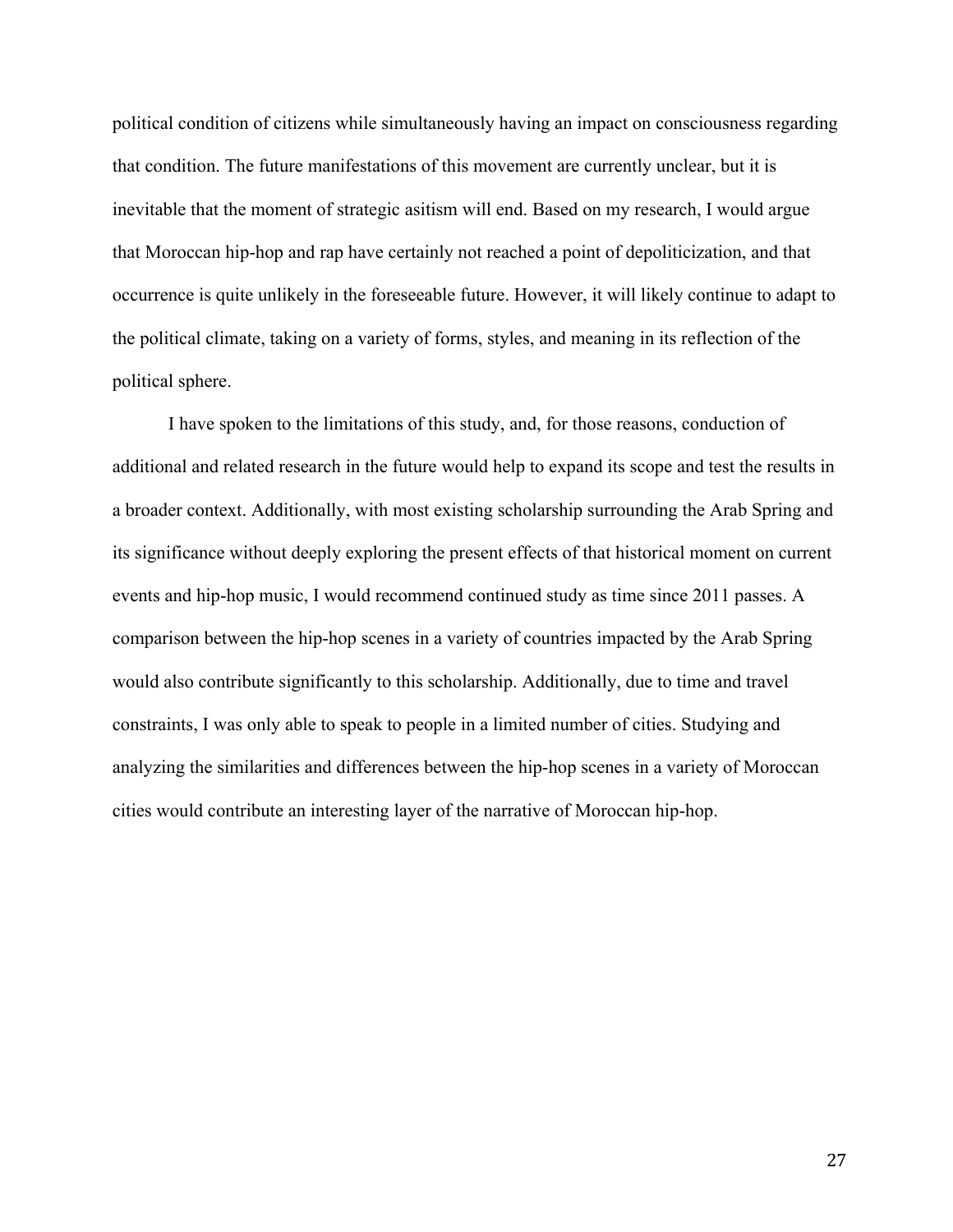## **References**

- A. Fares, Personal Communication, April 22, 2017.
- Almeida, C. M. (2014). "'Arab Spring' and Hip Hop 'Cool.'" In Said Graiouid and Taieb Belghazi (eds), Migration, Human Rights and the Politics of Identity in a Globalized World, Rabat: Faculté des Lettres et des Sciences Humaines de Rabat, pp. 223-237.
- Almeida, C. M. (2016). "Imagining the Enemy: The Role of Patriotic Rap Songs in Curbing Critical Voices in Morocco." In Mokhtari (ed), Otherness Unbound: Spaces of Identity in the Postcolonial MENA Region.
- Almeida, C. M. (2013). Unravelling distinct voices in Moroccan rap: evading control, weaving solidarities, and building new spaces for self-expression. *Journal of African Cultural Studies,25*(3), 319-332. doi:10.1080/13696815.2013.820130

Amina, Personal Communication, April 28, 2017.

Anas, Personal Communication, May 2, 2017.

- Bayat, A. (2010). *Life as Politics: How Ordinary People Change the Middle East*. Amsterdam: Amsterdam University Press.
- Belghazi, T. (2009). The Enemy Within: Preceptions of Moroccan Hard Rock Musicians. *Langues et Litteratures,19*, 143-161.
- Boum, Aomar. (2013). "Youth, Political Activism and the Festivalization of Hip-Hop Music in Morocco." In Contemporary Morocco: State, Politics, and Society Under Mohammad VI, edited by Bruce Maddy-Weitzman and Daniel Zisenwine, 161–177. New York: Routledge
- El Maarouf, M. D. (2014). Nomadictates: Staging Roots and Routes in The Essaouira Gnawa Festival. *Globalizations*, *11*(2), 255-271.
- El Maarouf, M. D. (2016). Po(o)pular culture: measuring the 'shit'in Moroccan music festivals. *Journal of African Cultural Studies*, *28*(3), 327-342.
- Hamid, Personal Communication, April 25, 2017.
- Hashas, M. (2013). *Moroccan exceptionalism examined: Constitutional insights pre-and post-2011*. Working Paper, 34, Rom: Istituto Affari Internazionali.

Kenza, Personal Communication, April 28, 2017.

Laachir, K. (2013). Contemporary Moroccan cultural production: between dissent and co-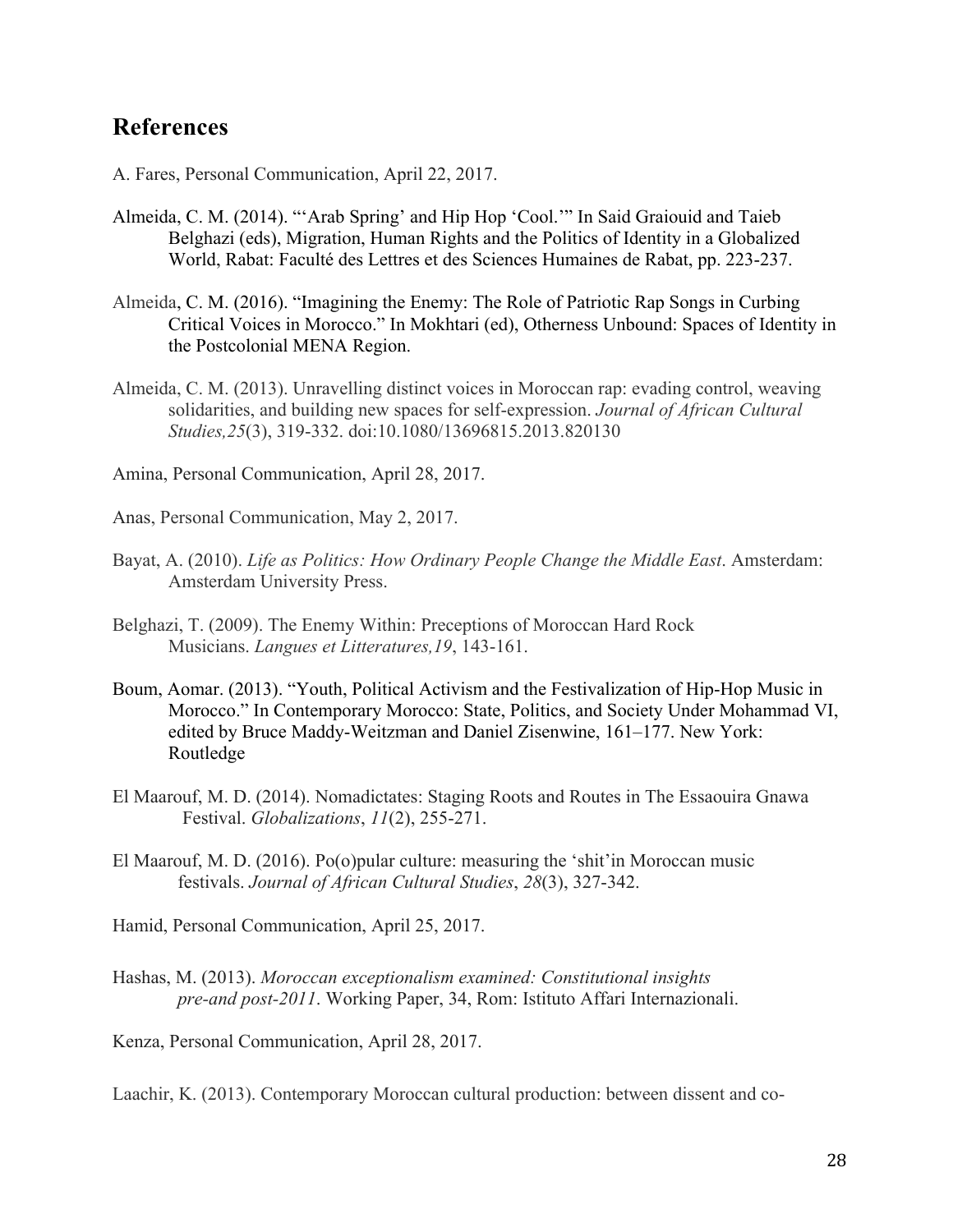optation. *Journal of African Cultural Studies,25*(3), 257-260. doi:10.1080/13696815.2013.824375

- Laan, N. T. (2016). *Dissonant Voices: Islam-inspired music in Morocco and the politics of religious sentiments* (Doctoral dissertation, Sl: sn).
- Levine, M. (2015). When Art Is the Weapon: Culture and Resistance Confronting Violence in the Post-Uprisings Arab World. *Religions,6*(4), 1277-1313. doi:10.3390/rel6041277

Mehdi, Personal Communication, April 26, 2017.

- Mekouar, M. (2010, August 27). Nayda: Morocco's Musical Revolution. *Foreign Policy Magazine*. Retrieved March 27, 2017, from http://foreignpolicy.com/2010/08/27/naydamoroccos-musical-revolution/
- Nasrin, Personal Communication, May 2, 2017.
- Salime, Z. (2011, May 28). Rapping the Revolution. Retrieved March 31, 2017, from http://muftah.org/rapping-the-revolution/#.WOCp8WQrLoy
- Salois, K. (2014). Make Some Noise, Drari: Embodied Listening and Counterpublic Formations in Moroccan Hip Hop. *Anthropological Quarterly*, *87*(4), 1017-1048.
- Shibata, M. (2015, July 9). How This Dissident Rapper is Subverting Moroccan Censorship. *Motherboard.* Retrieved March 25, 2017, from https://motherboard.vice.com/en\_us/article/how-this-dissident-rapper-is-subvertingmoroccan-censorship
- Simour, L. (2016). *Larbi Batma, Nass el-Ghiwane and postcolonial music in Morocco*. Jefferson, NC: McFarland & Company.
- Smith, A. R., & Loudiy, F. (2005). Testing the Red Lines: On the Liberalization of Speech in Morocco. *Human Rights Quarterly,27*(3), 1069-1119. doi:10.1353/hrq.2005.0042